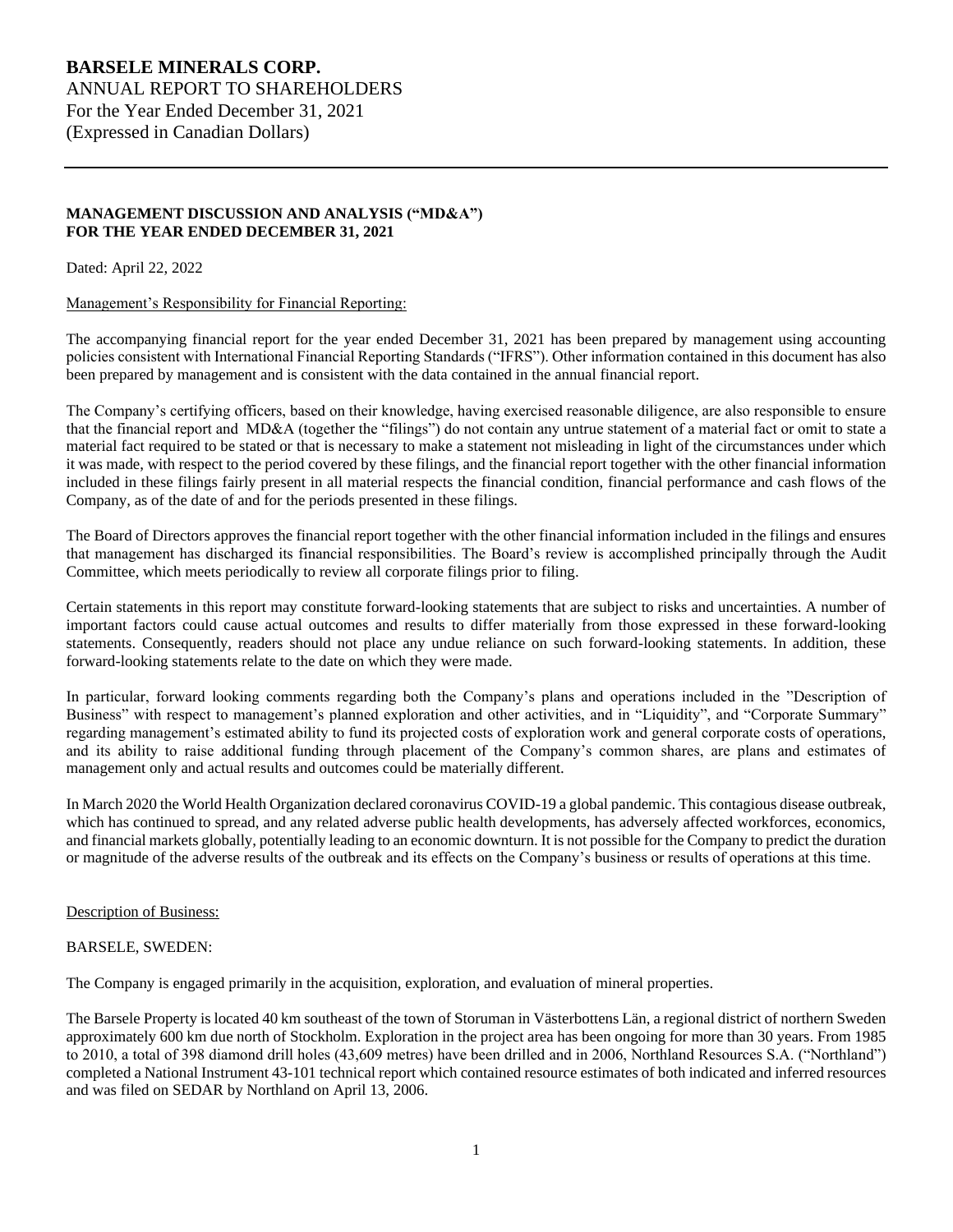Description of Business (cont'd...):

BARSELE, SWEDEN (cont'd…):

On October 27, 2010, the Company's predecessor company, Orex Minerals Inc. ("Orex") announced the acquisition of the Barsele Project from Northland.

The Central-Avan-Skiråsen (CAS) Zone at Barsele is an orogenic gold deposit, which contains most of the documented gold in the 2006 resource report with a grade similar to other gold deposits in the area. In the CAS Zone, gold mineralization is predominantly within a granodiorite that has been deformed, sheared, and intruded by late-stage quartz veins and ranges in width from 200 to 500 metres, with a strike-extent more than eight kilometres. The Central and Skiråsen Zones have a combined strike length of 1,350 metres and a width of 250 metres. The Avan Zone has a strike length of 1,400 metres and a width varying from 200 to 500 metres. Base metal content of this deposit is typically low.

The Norra Zone, a small, massive sulphide deposit, contains the balance of the gold reported in the 2006 resource report although the overall grade for this deposit is higher than at the CAS Zone. In the Norra Zone, sulphide mineralization is exposed in two open trenches in the centre of the drilled zone. Based on drilling, the footprint of the main mineralized body at Norra is 300 metres in strike-length and 50 metres in width.

In May 2011, Orex initiated a 2,500 line-kilometre airborne geophysical survey of the Barsele Property, performed by SkyTEM Surveys ApS ("SkyTEM") of Denmark. SkyTEM used a helicopter-borne Time-Domain Electromagnetic (TDEM) System which had a transmitter moment of 500,000 NIA to maximize the depth of penetration. The airborne survey yielded high resolution maps of the apparent resistivity/conductivity, total magnetic field, and vertical magnetic derivatives. Following interpretation of the airborne results, in July 2011, Orex reported that there were a significant number of new anomalous targets outside of the known mineralized zones.

In August 2011, Orex engaged Finland-based SuomenMalmiOy ("SMOY") and LeBel Geophysics to conduct ground follow-up surveys. The majority of the new anomalous targets lie outside of the known mineralized zones. Initially 12 gold targets and 25 VMS targets were outlined as warranting follow-up by way of geological examination, and ground magnetic and induced polarization (IP) and electromagnetic (EM) surveying. SMOY carried out IP surveying, toward detection of the disseminated-style of mineralization associated with the Central, Avan and Skiråsen Zones at Barsele, wherein, gold mineralization is associated with non-magnetic dioritic intrusive rocks, indicated by magnetic lows. A total of 30 line kilometres was completed in four areas.

In addition, nine VMS targets were surveyed by LeBel Geophysics, utilizing a very low frequency (VLF) EM method, which has proven efficient and successful in characterizing the airborne EM VMS targets. A total of 30 line-kilometres was completed. Preliminary analysis of the VLF-EM surveying suggests an extension of the Norra base/precious metal deposit and shows other VMS targets with favourable geophysical signatures with respect to VMS-style mineralization. Examination of government archives revealed a historic high-grade float boulder discovered within the property grading 33 g/t gold and 7% zinc, which is believed to be associated with one of the anomalies located up-ice within the claims.

After completing the initial phase of ground geophysics, in November 2011, Orex commenced diamond drilling to test both the strike extensions and depth potential of the deposits outlined to date. ProtekNorr AB of Skellefteå, Sweden, was retained to conduct a 6,200 metre diamond drill program. In this first phase of drilling, 16 holes were completed; 12 in the Central Zone and 4 in the Avan Zone. The assay results from the Central Zone expanded the boundaries of the known mineralization, both laterally and vertically.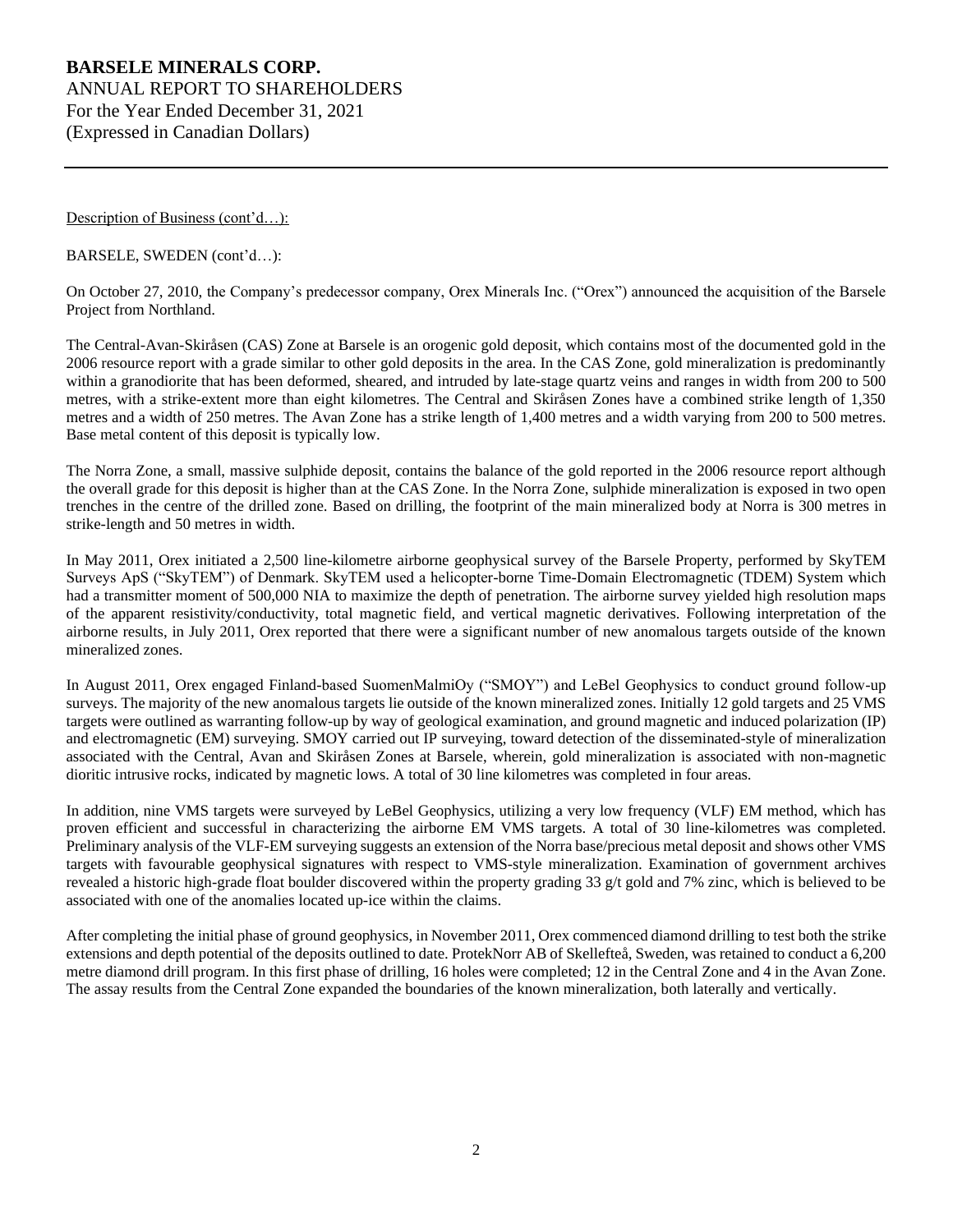Description of Business (cont'd...):

#### BARSELE, SWEDEN (cont'd…):

In fiscal 2013, Orex reached an alternative payment arrangement with Barsele Guld with regards to its outstanding deferred consideration obligations. The amended payment terms were as follows:

- (a) Upon receipt of TSX Venture Exchange approval, US\$250,000 in cash and 4,000,000 common shares of Orex.
- (b) On or before December 31, 2013, US\$1,750,000 in cash.

Finally, on October 21, 2013, the terms were altered in that the deferred consideration valued at \$3,974,406 was settled. The value of \$3,974,406 was an increase of \$150,374 from April 30, 2013 due to interest expense of \$64,833 and foreign exchange of \$85,541. The balance was settled with the issuance of 7,500,000 shares of Orex valued at \$1,912,500, and cash of \$257,615 (USD 250,000). As a result, Orex recorded a gain on settlement of deferred consideration in the amount of \$1,804,291. Closure of this amended agreement, giving Orex 100% ownership of the Barsele Project, was announced in a news release dated October 21, 2013.

Total drilling at the end of October 2015 on the Barsele Project equaled 49,809 metres in 414 drill holes.

On February 23, 2015, Orex announced a Letter of Intent for a joint venture on the Barsele Project with Agnico Eagle Mines Ltd. ("Agnico Eagle"). On August 6, 2015, Orex announced an arrangement agreement to spin out its interest in the Barsele Project to a wholly-owned subsidiary Barsele Minerals Corp. ("the Company"). Completion of the spin out was announced on September 25, 2015. Orex retains a two percent (2%) net smelter royalty on the Barsele project.

On September 25, 2015, the Company was transferred from Orex, a 45% interest in the Barsele Project which include Gunnarn Mining AB and Gunnarn Exploration AB (collectively "Barsele JV"). The project is now a joint venture transaction with Agnico Eagle Mines Limited with respect to the Company's Barsele Project. As part of the joint venture agreement, Agnico Eagle has committed to spend US \$7 million on Project expenditures over three years and will earn an additional 15% interest in the corporate entity, which owns the Project, if it completes a pre-feasibility study.

On October 28, 2015, the Company announced that an exploration program for the Barsele Project had been approved by Agnico Eagle and the Company, with Agnico Eagle serving as operator, under the guidance of a joint venture technical committee. The 2015 exploration budget totals approximately US\$ 3.25 million and commenced immediately upon announcement.

Diamond drilling around the existing resource areas, plus along down-plunge extensions was planned for approximately 12,300 metres utilizing four drilling rigs. Additional trenching, structural mapping, till sampling, hyperspectral imaging, plus metallurgical and environmental studies are also underway.

Progress updates on the Barsele Project exploration were distributed on February 29, 2016, April 13, 2016, and May 4, 2016. (Barsele Minerals Corp. news releases). Since October 2015, Agnico Eagle has drilled a total of 25 holes in the Barsele Central and Skiråsen Zones for 13,264 metres as per Agnico Eagle update summary drafted April 29, 2016. On February 29, 2016, the Company announced an intercept in the Skiråsen Zone, hole CNT15016, of 112 metres core length (estimated 84 metres true thickness) grading 2.01 g/t gold. This hole is located 650 metres southeast of the Central Zone. A highlight of the April  $13<sup>th</sup>$ , 2016 news release is an intercept in the Skiråsen Zone, SKI-15001, of 61 metres core length (estimated 45.75 metres true thickness grading 1.61 g/t gold.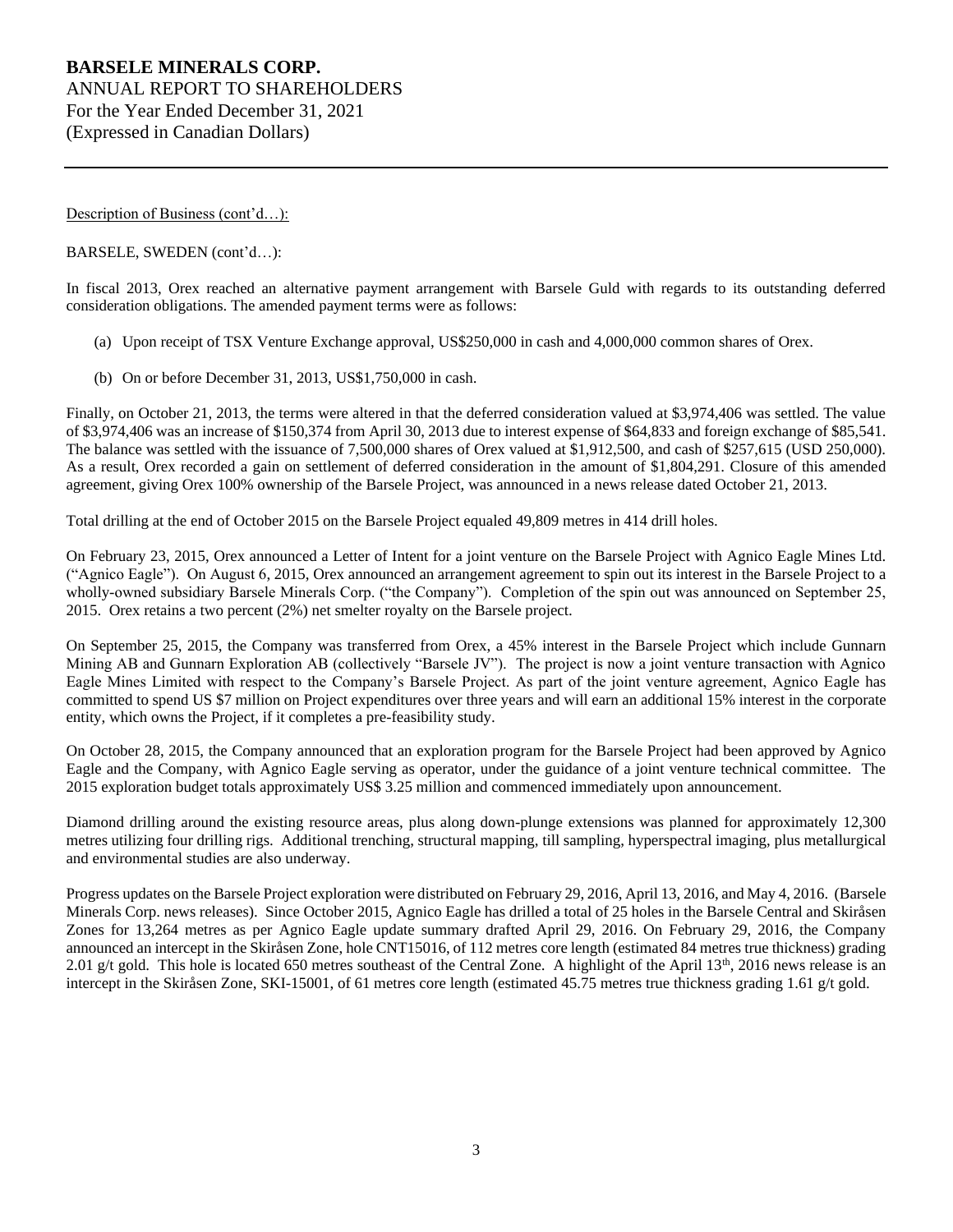Description of Business (cont'd...):

BARSELE, SWEDEN (cont'd…):

A highlight from the May 4, 2016 news release was a recognition that the Central and Skiråsen gold zones are connected. The combined Central-Skiråsen Zone has a strike length of approximately 1,400 metres and extends from surface to a depth of at least 540 metres, ranging in width from 10 to 150 metres. Mineralization remains open at depth and along strike.

A highlight from the July 14, 2016 news release was a drill intercept from hole SKI-16006 of 69.8 meters grading 1.31 g/t gold, including 25.7 meters grading 2.17 g/t gold from the Skiråsen Zone. This intercept extends the known Skiråsen mineralization by approximately 200 meters down plunge from the 78.8 m intercept in hole SKI-16005.

A highlight from the August 2, 2016 news release was a drill intercept from hole SKI-16007 of 33.0 meters grading 4.08 g/t gold uncut (1.87 g/t gold cut). Drilling in the first half of 2016 totals 8,807 meters and a cumulative total of 17,192 meters has been drilled since the beginning of the joint venture in October 2015.

Highlights from the September 12, 2016 news release relates to drilling along the Avan Zone, where drill hole AVA16-005 intersected 6.0 meters grading 16.20 g/t gold and 26.00 meters grading 2.22 g/t gold and drill hole AVA16-007 intersected 33.40 meters grading 1.68 g/t gold and 8.00 meters grading 3.23 g/t gold.

Highlight results from the October 27, 2016 news release included the extension of the Central Zone 175 meters northwest toward the Avan Zone, where drill hole CNT16-001 intersected 27.00 meters grading 1.80 g/t gold and CNT16-002 intersected 134 meters core length grading 1.11 g/t gold, including 39.00 meters grading 2.41 g/t gold. It was also announced that Agnico Eagle Mines Ltd., increased their Barsele 2016 exploration budget by \$US2.5 million dollars. Planned drill meterage has increased from 19,000 to 36,000 meters.

Highlight results from the November 23, 2016 news release was the confirmation that joint venture partner Agnico Eagle Mines Ltd. had fulfilled its expenditure commitment of \$US7 Million dollars, ahead of the June 11, 2018 deadline.

Highlight result from the December 14, 2016 news release was the result of expansion drilling extending the Central Zone mineralization 345 meters WNW towards the Avan Zone, with hole CNT 16011 yielding 23.0 meters grading 7.90 g/t gold at 559 meters depth.

Highlight results from the January 17, 2017 news release were conversion hole SKI16010 adding continuity to the Skiråsen Zone with 6.0 meters grading 33.46 g/t gold, plus 178.0 meters grading 1.68 g/t gold, plus expansion hole CNT16017 yielding 31.0 meters grading 2.65 g/t gold.

On February 21, 2017, the Company provided a news release with the announcement that Agnico Eagle has prepared an updated mineral resource estimate for Barsele.

On February 27, 2017, the Company announced that they had retained AMEC Foster Wheeler for a resource review.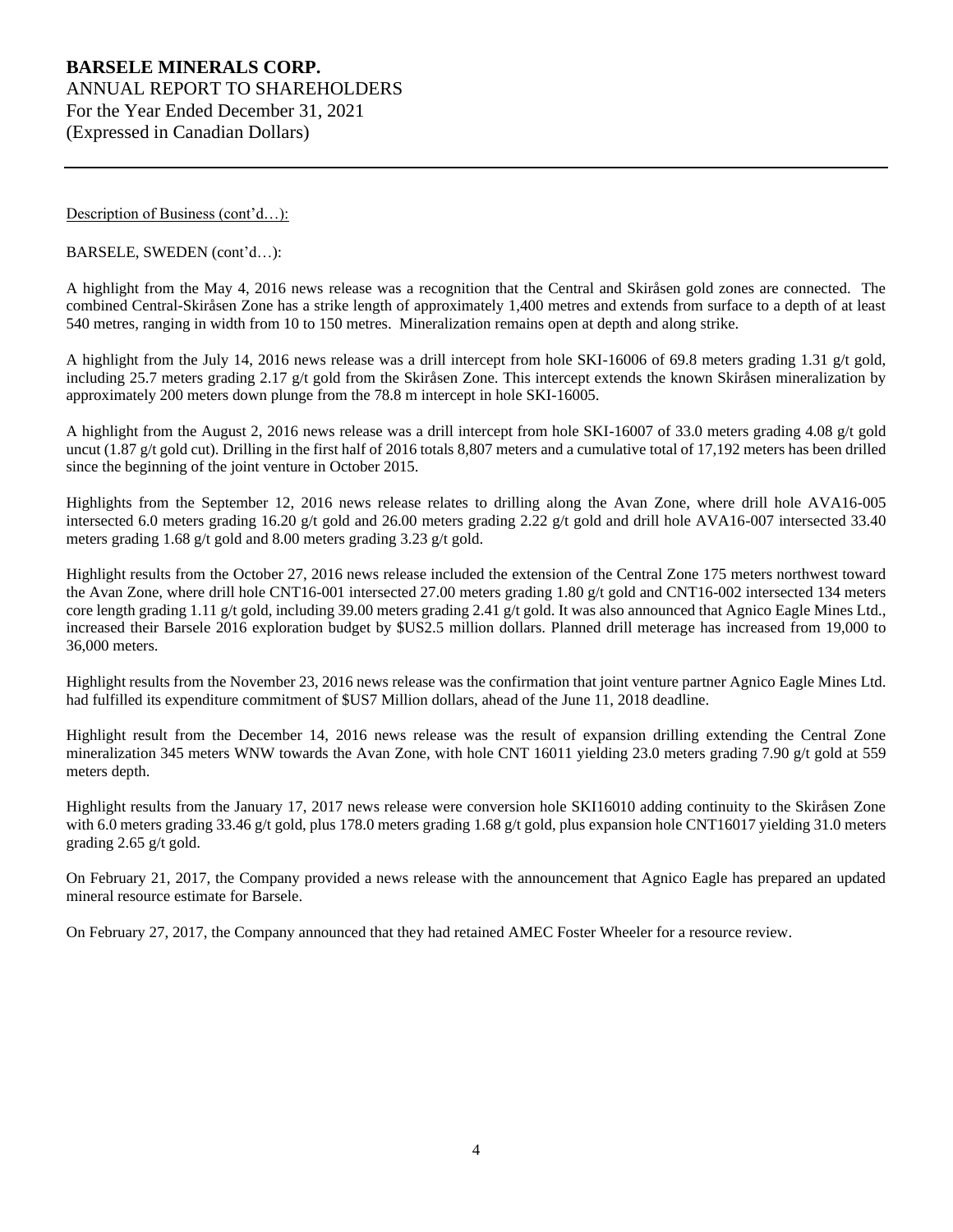Description of Business (cont'd...):

BARSELE, SWEDEN (cont'd…):

Highlight results from the March 6, 2017 news release was the result that validation hole AVA16024 extends Avan mineralization 375 meters NW of the known Avan Zone, plus conversion hole SKI16015 yielded 31.0 meters grading 2.29 g/t gold and conversion hole CNT 16032 yielded 92.0 meters grading 1.63 g/t gold.

The highlight result from the April 4, 2017 news release was infill hole SKI17003 yielding 8 gold intercepts, including 4.0 meters grading 60.18 g/t gold and extending Skiråsen mineralization to 595 meters' depth.

The highlight result from the May 9, 2017 news release was expansion hole SKI16002 yielding 13.0 meters grading 2.15 g/t gold and extending Skiråsen mineralization an added 100 meters to 695 meters' depth, with the gold mineralized system remaining open down plunge to the southeast.

The highlight result from the June 21, 2017 news release was expansion hole CNT17006 that yielded 25.0 meters grading 5.34  $g/t$ gold outlining 100 meters of potential extension to a high-grade intersection first encountered in hole CNT16011.

The highlight result from the September 19, 2017 news release was infill hole CNT17012 that yielded 19.75 meters grading 5.07  $g/t$ gold, indicating continuity along the 100-meter gap between the Central and Skiråsen zones.

Highlights from the October 19, 2017 news release, include the result of metallurgical testing that yielded approximately 92 percent gold recovery, plus drilling at Risberget, 3.7 kilometres to the east-southeast of Skiråsen, that yielded four significant gold hits, with a best result of 15.3 meters grading 1.87 g/t gold.

Highlights from the November 21, 2017 news release include positive results from both gold and massive sulphide targets with, expansion hole CNT17020 yielding 21.0 meters grading 2.96 g/t gold. A regional surface till sampling program was carried out during the summer months. This work has resulted in a broad area with anomalous precious and base metal responses in the northern third of the property, several kilometers to the north of existing drilling. As the Barsele Project was originally discovered using till sampling, these results are considered significant.

Highlights from the January 3, 2018 news release include holes from the Risberget area including RIS17007 that yielded 32.0 meters grading 2.92 g/t gold and RIS17005 that yielded 1.0-meter grading 248.0 g/t gold. At the Norra VMS target area hole NOR17007 yielded 9.5 meters grading 1.40 g/t gold, 10.54 g/t silver, 1.61% zinc. In the Central gold zone, drill hole CNT17028 yielded the deepest gold intersection to date, with 12.0 meters grading 3.61 g/t gold at a midpoint depth of 875 meters below surface. During the month of November 2017, four diamond drilling machines were operational within the property. Three infill drill holes and ten regional exploration drill holes were completed during the month, with three drill holes ongoing at month's end. Twelve holes are reported in this news release of which two are expansion and six are infill, and two are VMS related tests at Norra and two are regional tests at Risberget.

Highlights from the January 18, 2018 news release include a hit from hole SKI17009 from the Skiråsen Zone, that yielded 95.0 meters grading 1.63 g/t gold, including 30.0 meters grading 2.10 g/t gold. At Avan, hole AVA17034 has extended two gold lodes by 150 meters with a highlight hit of 12.0 meters grading 2.37 g/t gold. Recent drilling has expanded the Risberget gold potential zone from 250 meters to 1,300 meters.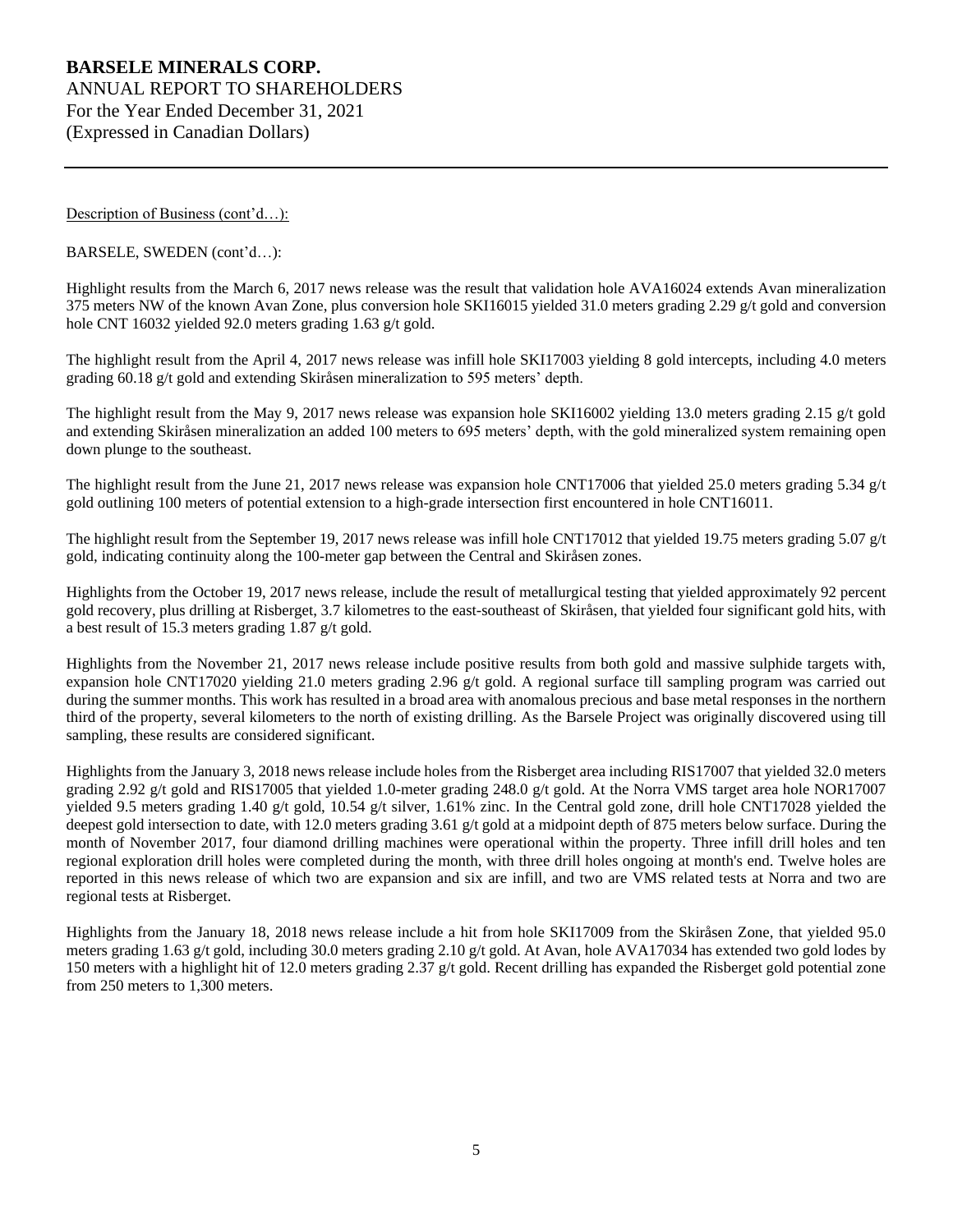Description of Business (cont'd...):

BARSELE, SWEDEN (cont'd…):

On March 27, 2018 the Company news release provided an update for December 2017 and January 2018 operations on the Property, including 23 holes of diamond drilling results. Drilling by two machines during January completed 1,555.9 metres total. At the Skiråsen Zone, highlight results include hole SKI17015 which cut seven mineralized zones with highlight hits of 11.0 metres core length (estimated 6.0 metres true thickness) grading 4.18 g/t gold at a midpoint depth of 520 metres below surface plus 22.0 metres core length (estimated 12.0 metres true thickness) grading 1.88 g/t gold at a midpoint depth of 565 metres below surface and 4.0 metres core length (estimated 2.2 meters true thickness) grading 3.96 g/t gold at a midpoint depth of 615 metres below surface.

On April 12, 2018, the Company filed on SEDAR an updated mineral resource estimate report entitled "NI 43-101 Technical Report and Mineral Resource Estimate on the Barsele Property" with an effective date of February 15, 2018 for the Avan-Central-Skiråsen gold zones at Barsele, with 15,279,000 tonnes at 2.91 g/t gold, containing 1,427,000 Inferred ounces and 2,399,000 tonnes at 2.50 g/t gold containing 193,000 Indicated ounces (all at a 1.75 g/t gold cut-off grade). Carl Pelletier, P. Geo., B.Sc., of InnovExplo Inc., of Val d'Or, Quebec takes responsibility as Qualified Person for this mineral resource estimate.

On April 16, 2018 the Company news release contained information regarding the February 2018 drilling and results, which included two diamond drilling machines operating on the Property, for a total of 2,598.9 metres drilled. At the Skiråsen Zone, highlight results include hole SKI17016 which intersected gold mineralization that averaged 2.43 g/t gold uncut (1.86 g/t gold cut) along a core length of 176.0 metres (333.00 metres to 509.00 metres downhole). As project operator, Agnico Eagle has developed a community relations program to engage the various stakeholders in the Barsele Project area. Basic environmental assessment and surface water characterization, species studies and hydrogeology studies are ongoing.

On July 5, 2018, the Company announced an operational update for March through May 2018. Four drills became operational on April 10, 2018. As of the end of May 2018, 18,252 meters of core has been collected from 43 drill holes since drilling resumed in early January 2018. Highlight hits, include Avan drill hole AVA18003, that intersected 9.0 meters core length grading 35.72 g/t gold uncut (5.58 g/t gold cut) at a midpoint depth of 200 metres below surface. AVA18001 cut four gold zones with a best hit of 17.4 metres core length grading 2.54 g/t gold and NOR18007 along the Stentjärnen trend, parallel to Avan-Central- Skiråsen zones, cut 3.2 metres grading 2.97 g/t gold.

On August 13, 2018 the Company announced drill results for the month of June, that include drill hole SKI18003B from the Skiråsen Zone that yielded an intercept of 27.0 metres grading 4.12 g/t gold, while SKI18002 cut six gold zones with a best hit of 9.0 metres grading 3.76 g/t gold and SKI18003 cut 2.0 metres grading 29.17 g/t gold. At the Avan Zone, hole AVA18006 cut 24 metres grading 3.76 g/t gold. At the Central Zone, hole CNT18006 cut 3.0 metres grading 11.12 g/t gold. From January through June 2018, total meterage drilled equalled 21,717 metres from 50 completed core holes.

On September 20, 2018 the Company announced drill results for the month of July, that include expansion drill hole SKI18004 at the Skiråsen Zone that intersected nine mineralized intervals including 26.55 metres grading 2.43 g/t gold, plus 5.0 metres grading 4.0 g/t gold, plus 14.0 metres grading 4.97 g/t gold, while SKI18005 cut 5.0 metres grading 3.35 g/t gold. At the Central Zone, expansion hole CNT18005 cut 5.0 metres grading 4.71 g/t gold, while CNT18007B cut nine mineralized intervals, including 11.0 metres grading 2.30 g/t gold. From January 2018 through July 2018, total meterage drilled equalled 23,127 metres from 53 completed core holes.

On November 14, 2018, the Company announced drill results for the month of August, that include expansion drill hole SKI18007 at the Skiråsen Zone that intersected five mineralized intervals, including a best intercept of 15.0 metres grading 3.74 g/t gold. At the Central Zone, infill drill hole CNT18009, cut 57.0 metres grading 1.60 g/t gold and infill drill hole CNT18008 intersected 58.1 metres grading 1.37 g/t gold. From January 2018 through August 2018, total meterage drilled equalled 27,346 metres from 66 completed core holes.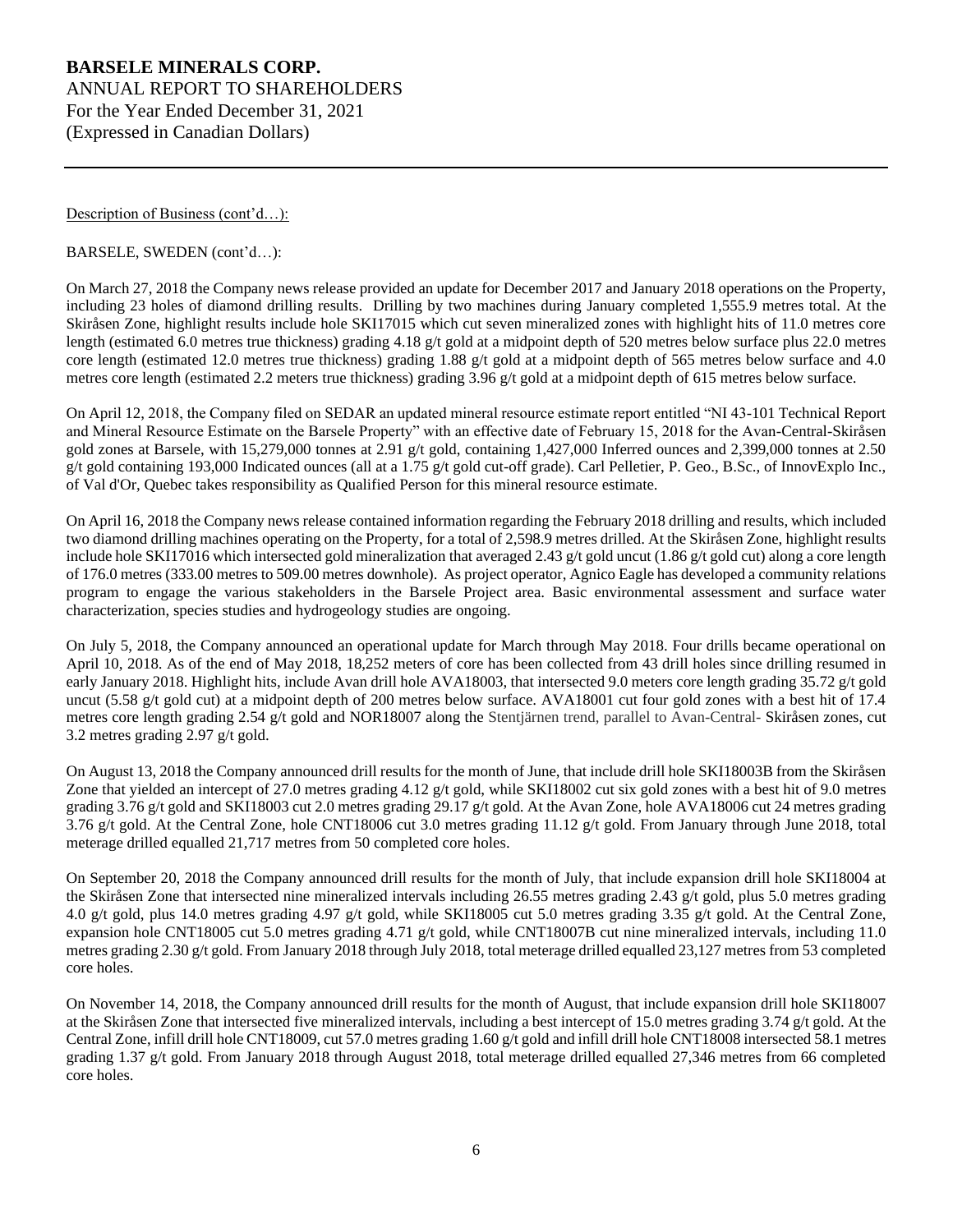Description of Business (cont'd...):

BARSELE, SWEDEN (cont'd…):

On January 31, 2019, the Company announced remaining results from the drilling of the Avan-Central-Skiråsen zones, with expansion hole AVA18013 at the Avan Zone, intersecting 21.0 metres grading 3.68 g/t gold, while expansion hole AVA18012 cut 16.0 metres grading 2.76 g/t gold. At the Central Zone, expansion hole CNT18012 cut 25.0 metres grading 1.79 g/t gold. Additionally, at Risberget, regional hole RIS18002 cut 9.0 metres grading 1.98 g/t gold and regional hole SKI18009 cut 22.0 metres of semimassive sulphides. Drilling during 2018 totalled 34,998 metres. Since drilling commenced in late 2015, a total of 135,142 metres of drilling has been completed.

On February 21, 2019, the Company announced an updated mineral resource estimate on the Barsele Property with an effective date of February 14, 2019. The study concludes that diamond drilling to date along the Avan-Central-Skiråsen gold zones at a 0.50 g/t gold cut-off for a pit constrained extraction mining method and a 1.50 g/t gold cut-off for a bulk underground extraction mining method and a 1.80 g/t gold cut-off for a selective underground extraction mining method, has in combination, outlined an Inferred Resource of 25,495,000 tonnes grading 2.54 g/t gold (2,086,000 ounces of contained gold) and an Indicated Resource of 5,578,000 tonnes grading 1.81 g/t gold (324,000 ounces of contained gold). Harold Brisson, P. Eng. and Carl Pelletier, P. Geo., B.Sc., both from InnovExplo Inc., of Val d'Or, Quebec have taken responsibility as Qualified Persons for this mineral resource estimate.

On April 2, 2019, the Company announced the filing of the Barsele Gold Project NI 43-101 Technical Report on SEDAR. The report has been prepared in accordance with Canadian Securities Administrators' National Instrument 43-101 and a copy of the report may be found under the Company's profile at [www.sedar.com.](http://www.sedar.com/) and on the Company's website at [www.barseleminerals.com.](http://www.barseleminerals.com/)

On August 6, 2019, the Company announced drill results for the months January through June 2019 that include "VMS" drill holes NOR19006 that cut 3.4 metres grading 9.96 g/t gold, 6.34% zinc, 1.72% copper, 94.61 g/t silver, plus NOR19007 that cut 5.0 metres grading 5.09 g/t gold, 41.85 g/t silver, plus NOR19008 that cut 12 metres grading 11.04 g/t gold, 1.44% zinc, 0.29% copper, 74.22 g/t silver, plus NOR19009 that cut 10.0 metres grading 8.86 g/t gold, 5.17% zinc, 1.51% copper, 78.63 g/t silver.

For the 2019-year, meterage drilled at Barsele totaled 12,310 metres in 56 completed core holes. Since assuming management of the Project in 2015, Agnico Eagle has drilled a total of 147,452 metres of overburden penetration and core collection from a total of 367 core holes. Hole AVA19007 yielded 1.0-meter grading 6.57 g/t gold and extended the Avan-Central-Skiråsen gold zones, 600 metres to the northwest, for a known strike length approaching 3.6 kilometres. Regional VMS hole AVA19005 yielded 21.55 metres grading 0.18% zinc, 2.50 g/t silver and Expansion VMS hole NOR19022 yielded 0.80-meter grading 3.89 g/t gold, 0.12% zinc.

Early in 2020, the proposed plans for the annual exploration campaign were successfully approved by the local Saami Village and sent to the County Administration Board, the Mining Inspectorate, and affected landowners. Between January 1 and April 30, Agnico Eagle personnel and certain contractors have been carrying-out office related and field specific exploration activities at a number of exploration sites. Base of till sampling by a contractor has been ongoing. Ground gravity surveying by a contractor has been partially completed, with more work required later in the year. Ground magnetic surveying is being carried out by Agnico Eagle-site personnel and is ongoing. It is planned to initiate a large surface till sampling campaign, utilizing site personnel, in the coming weeks. Utilizing previously collected data, lithogeochemical reinterpretation of all pre-2020 base of till data is in progress. In addition, base-metal/gold association studies are being carried out toward vectoring in on sectors of the Avan-Central-Skiråsen zones with superior gold grades, as well as studies of high-grade gold associated with certain alteration minerals and structures. Planned diamond drilling on gold and VMS targets will be delayed for a few months because of restrictions due to COVID-19 and commencement of drilling is dependent on how the COVID-19 situation develops.

On May 27, 2020, the Company provided an update on project activities. Surface exploration and data analysis has been ongoing since January. The 2020 work plan has been approved by the Saami Village and sent to the County Administration, Mining Inspectorate, and landowners. The 2020 planned diamond drilling has been delayed for a few months due to COVID-19 concerns. There is ongoing data review and research for high-grade gold vectors, within the large gold-bearing system.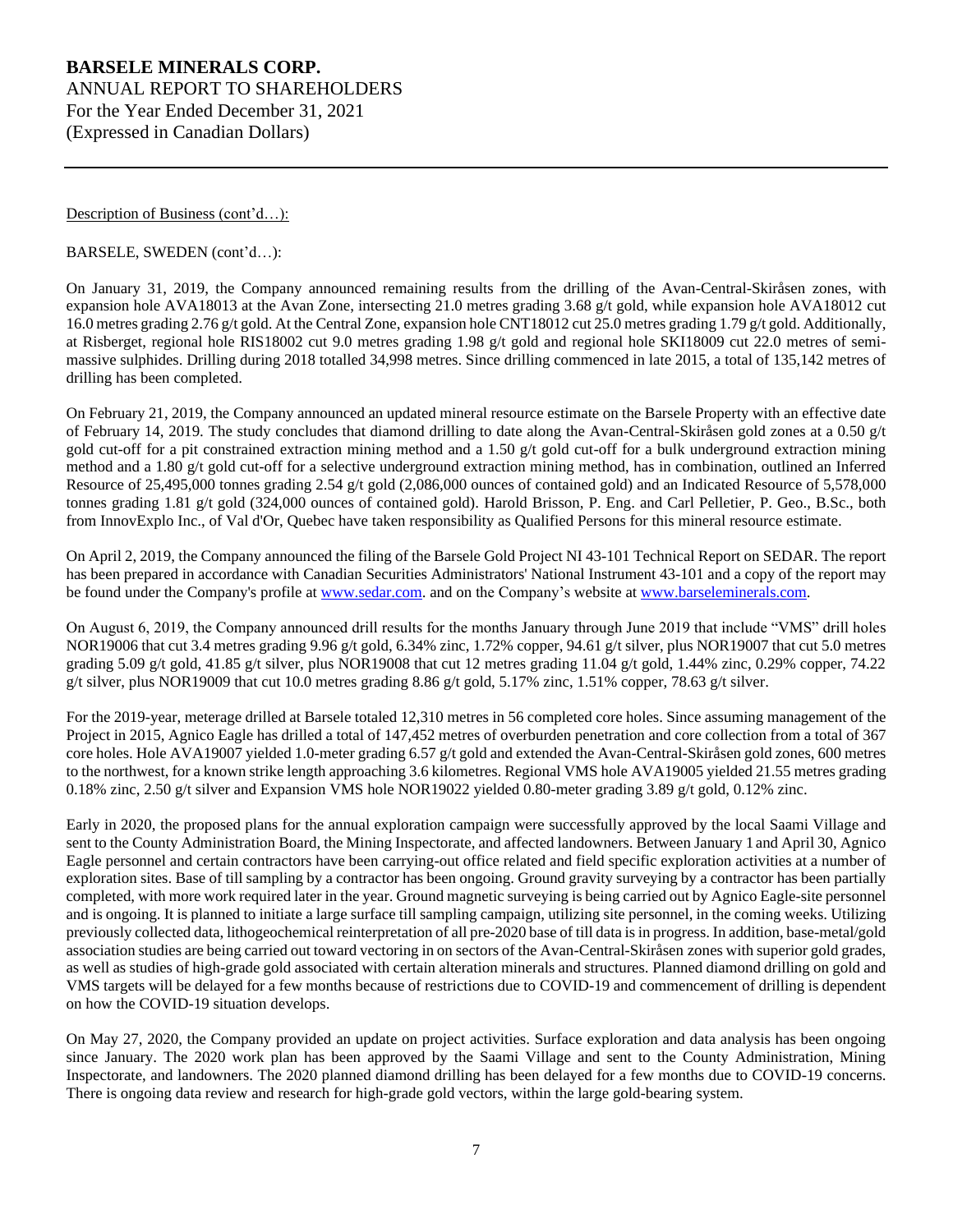Description of Business (cont'd...):

BARSELE, SWEDEN (cont'd…):

The initial 25 Base of Till holes have been completed. Ground gravity surveying has been completed in some project sectors, with more work planned. The ground magnetic surveying has been continuously carried out and is ongoing. Lithogeochemical studies of core sample results and base of till sample results is ongoing. A high-density surface till sampling campaign is planned for the summer months. Stringent COVID-19 protocols have been enforced to keep workers and people in the surrounding community safe.

On July 20, 2020, the Company announced the resumption of diamond drilling activities, with actual coring underway on July 14<sup>th</sup>. Drilling would probe "Orogenic Gold" and Massive Sulphide targets. Drilling would test for the continuity and extensions of highergrade intercepts within and between the Avan and Central zones. In addition, early-stage spectrographic Ore/Waste studies were initiated. Stringent COVID-19 protocols have been enforced in order to keep workers and people in the surrounding community safe.

On October 28, 2020, the Company announced that infill drill hole AVA20002 intersected 11.2 metres grading 5.36 g/t gold. Additionally, expansion drill hole AVA20001 cut 2.0 metres grading 3.41 g/t gold, plus 5.0 metres grading 2.39 g/t gold. Two drills turned during the month of September, testing for both "Orogenic Gold" and Volcanogenic Massive Sulphide "VMS" targets. Base of till sampling yielded positive results up to 2.49 g/t gold. Extensive MEFFA (multi element fine fraction analysis) sampling combined with automated XRF scanning has yielded anomalous multi-element results. Ongoing drilling would test for continuity and extensions of higher-grade intercepts within the Avan and Central zones, as well as regional "Orogenic Gold" and "VMS" targets. Stringent COVID-19 protocols have been maintained.

On November 11, 2020, the Company announced drill hole AVA18003 extension intersected 5.0 metres grading 84.0 g/t gold, including 0.65 metre grading 647.30 g/t gold. High-grade (Bonanza-style) expansion drilling has been successful in probing for 'Fracture Sets" outside the current Wireframe model. Diamond drilling continued through the month of October, testing both "Orogenic Gold" and "VMS" targets. MEFFA testing has yielded several anomalous gold values up to 33 ppb, in an area with strong anomalous arsenic response. Additional channel sampling toward future ore-sorting/metallurgical testing has been carried out along three different surface exposures within the broad area of surface trenching. Diamond drilling from July 14, into early November, within the 46,991-hectare property totals 7,893 metres in 37 completed core holes. Since late 2015, a total of 155,345 metres of overburden penetration and core collection has been tabulated from a total of 404 drill holes. The Agnico Eagle crew has maintained stringent COVID-19 protocols.

On December 7, 2020, the Company announced expansion drill hole AVA18004 extension intersected 11.6 metres grading 3.22 g/t gold, including 0.60 metre grading 30.30 g/t gold and 3.0 metres grading 8.30 g/t gold. Additionally, Central expansion hole CNT20006 intersected 6.0 metres grading 4.69 g/t gold, and Avan expansion hole AVA20004 intersected 10.0 metres grading 2.43 g/t gold, including 3.0 metres grading 6.80 g/t gold. High-grade (Bonanza-style) expansion drilling continues to be successful in probing for 'Fracture Sets" outside the current Wireframe model. Extensive MEFFA surface till sampling combined with automated XRF scanning of 13,758 field samples has yielded numerous anomalous responses warranting follow-up. Cumulative Base of till sampling totals 156 holes for the 2020 work year. A total of 741 gravity stations had measurements collected in 2020. A total of 765 kilometres of Magnetic surveying was completed during 2020 and is ongoing. Shallow drill testing at a new target named Bastuträsk yields gold values. Stringent COVID-19 protocols are being enforced, to keep the workers and the people living in the surrounding community safe.

On December 16, 2020, the Company filed an amended technical report, entitled "NI 43-101 Technical Report and Mineral Resource Estimate (Amended) for the Barsele Property" (the "**Amended Technical Report**") and an annual information form, for the year ended December 31, 2019 (the "**Amended AIF**"). The Amended Technical Report and the Amended AIF address comments raised by the British Columbia Securities Commission (the "**BCSC**") in the course of a review. The Amended Technical Report contains no material differences from the original technical report filed on April 2, 2019. The Amended AIF incorporates the executive summary from the Amended Technical Report and contains no material differences to the original annual information form for the year ended December 31, 2019 filed on October 28, 2020. The BCSC review is now complete.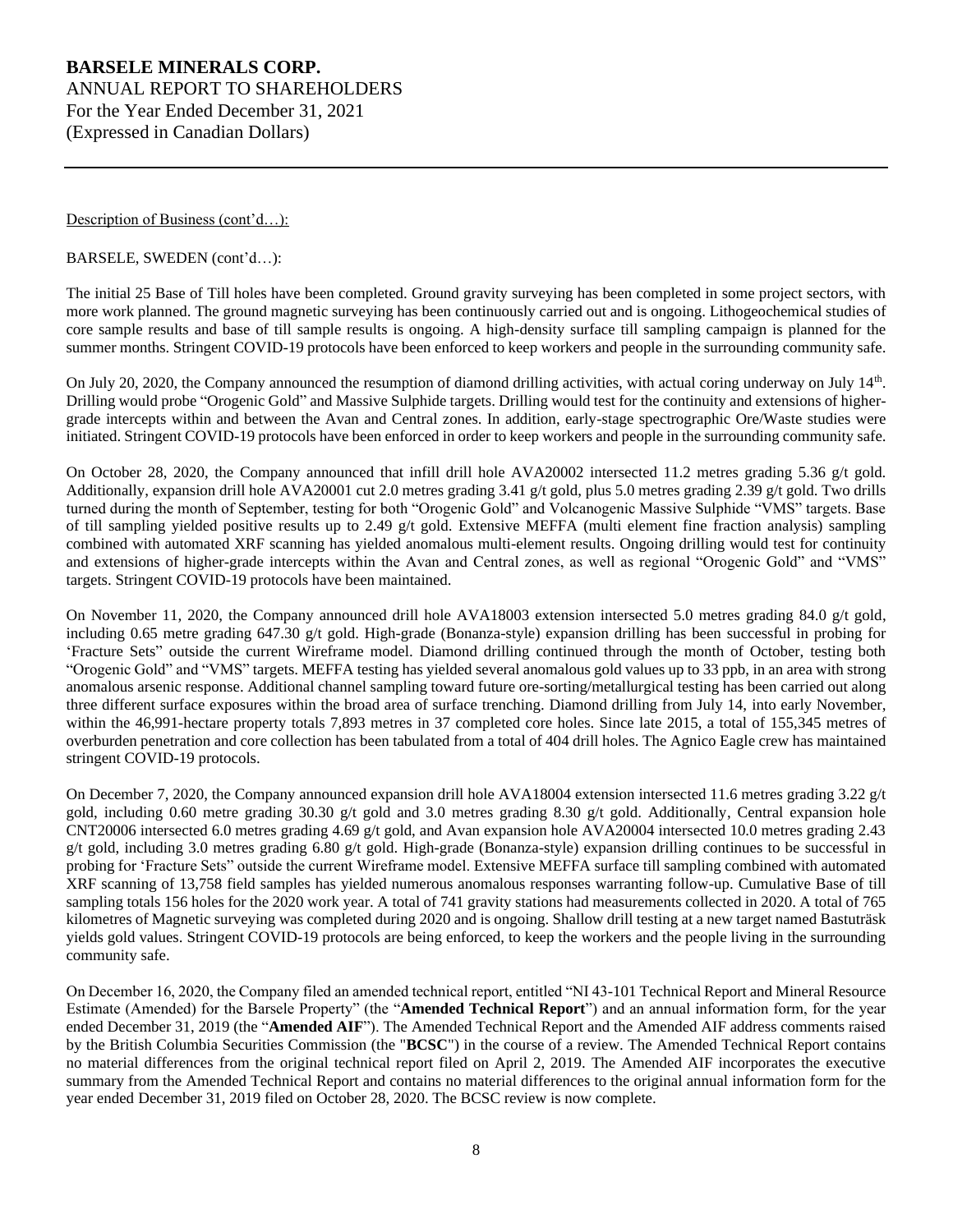Description of Business (cont'd…):

## BARSELE, SWEDEN (cont'd…):

The report has been prepared in accordance with Canadian Securities Administrators' National Instrument 43-101 and a copy of the report may be found under the Company's profile at [www.sedar.com.](http://www.sedar.com/) and on the Company's website at [www.barseleminerals.com.](http://www.barseleminerals.com/)

On January 19, 2021, the Company announced regional drill hole BAS20007B at newly discovered Bastuträsk intersected 0.70 metres grading 32.20 g/t gold, including 0.12% nickel, 0.08% copper and 0.05% cobalt. Additionally, regional "Orogenic Gold" hole RIS20003 between Skiråsen and Risberget intersected 1.0 metre grading 4.10 g/t gold. Regional "VMS" hole SKL20001intersected 0.50 metre grading 3.25% zinc, 0.15% lead and 10.96 g/t silver. Bastuträsk regional hole BAS20002 intersected 1.65 metres grading 5.80 g/t gold and Avan expansion hole AVA20008 intersected 1.0 metre grading 7.80 g/t gold. Recent drilling at the Avan Zone has outlined some new potential lodes that lie parallel and sub-parallel to the current resource. Scout drilling at Bastuträsk to date, has outlined a ~300 metre by ~300 metre area, roughly 4.8 kilometres east-northeast from the Avan-Central-Skiråsen zones requiring follow-up testing. Eighty-seven channel samples collected from the Central Zone trench, plus drill core from the Avan and Skiråsen zones will be submitted for ongoing ore sorting studies. Water sampling at 18 watercourses and three lakes, plus water flow measurements in 5 creeks is ongoing. Stringent COVID-19 protocols are being enforced, in order to keep the workers and the people living in the surrounding community safe.

On March 12, 2021, the Company announced that it had executed a non-binding letter of intent ("LOI") with Agnico to acquire Agnico's indirect 55% interest in the Barsele Project (the "Proposed Transaction"). The Proposed transaction is subject to corporate and regulatory approvals including approval from the TSX Venture Exchange.

The LOI provides that the Company and Agnico will negotiate and enter into a definitive purchase and sale agreement containing customary terms and conditions for a transaction of its nature, whereby the Company will acquire Agnico's 55% indirect interest in Gunnarn Mining AB. The purchase price payable by the Company to Agnico will consist of the following:

- (i) a cash payment of US\$45,000,000 (the "Cash Amount"), with the option, at the Company's election, to settle a portion of the Cash Amount through a vendor-take-back note
- (ii) the issuance of common shares of the Company such that Agnico will hold 14.9% of the Company's common shares upon the closing of the Proposed Transaction (the "Consideration Shares")
- (iii) the issuance of warrants exercisable into 6,000,000 common shares of the Company (the "Warrants"). Each Warrant will have a five-year term and will entitle Agnico to purchase one common share of the Company at an exercise price equal to the greater of:
	- i. \$1.25
	- ii. a 20% premium to the twenty-day volume weighted average price of the Company's common shares immediately prior to the date of issuance of the Warrant, and
	- iii. in the event that the Company issues convertible debt in connection with its financing of the Cash Amount, the conversion price of such convertible debt.
- (iv) a 2% net smelter return royalty on all minerals produced from the Barsele Project (the "NSR"); and
- (v) a contingent value right with respect to future gold mineral reserves and mineral resources identified at the Barsele Project

On June 7, 2021, the Company announced an operational update and the resumption of diamond drilling activities. Coring was initiated on June 2, 2021, toward a 25-hole, 3.000-meter campaign. Various targets to be tested included both Orogenic Gold and Massive Sulphide, with target selection enhanced through use of geophysics and surface till and basal till sampling. Preliminary ore sorting studies have indicated Avan-weak, Central-medium and Skiråsen-good ore sorting potential.

On November 1, 2021, the Company announced the termination of the LOI in accordance with its terms. The termination of the LOI was the result of current market conditions which have made it difficult to meet the requirements of the LOI.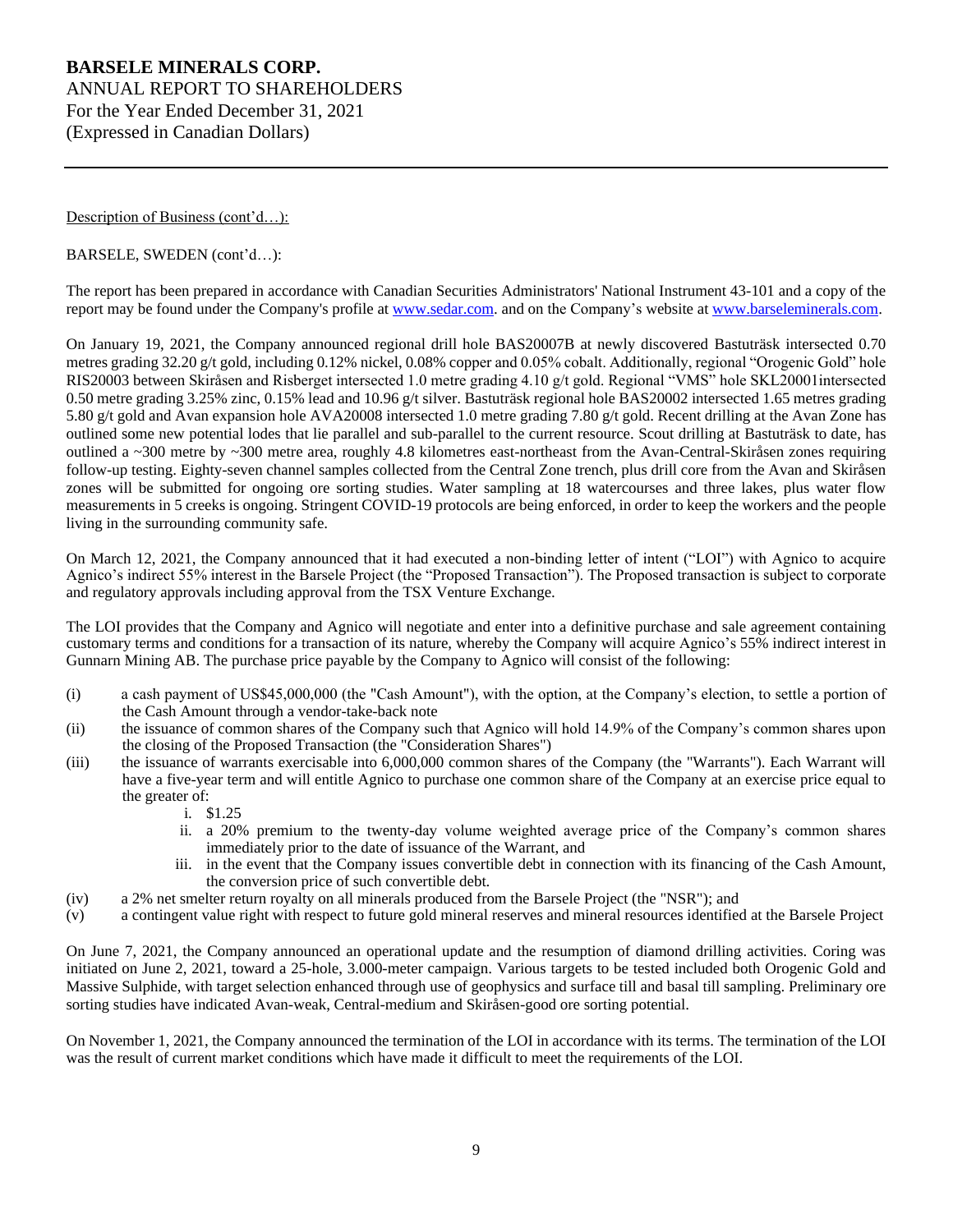#### Description of Business (cont'd...):

#### BARSELE, SWEDEN (cont'd…):

On November 10, 2021, the Company announced that effective September 30, 2021, the Swedish Geological Survey has designated the land area hosting the Avan-Central-Skiråsen "Orogenic Gold" system, as well as the land area surrounding the Norra "VMS" deposit, a land and water area of National Interest under Chapter 3, Section 7 of the Swedish Environmental Code (MB). This National Interest area comprises 685 hectares. The National Interest designation of valuable substances or materials serves as a planning instrument and provides guidance to the general public and relevant planning authorities that valuable substances or materials of National Importance occur in the area, and consequently must be protected against significant encroachment or restrictions for future mining activities. This is a positive step in an evolving permitting process, with more work to be done.

On December 21, 2021, the Company announced that regional exploration including 3,094 metres of diamond drilling in 18 completed core holes, during the 2021 exploration campaign, has outlined several new prospective target areas within the 34,533 hectare property. At Bastuträsk, Regional hole BAS21001 intersected basalt with a 0.90 metre interval grading 1.66% zinc, 0.12% lead. Regional hole BAS21004 intersected mainly brecciated basalt and yielded 0.45 metre core length grading 1.60 g/t gold. At Bastuträsk, Regional hole BAS21005 cut 0.60 metre core length of sphalerite-bearing carbonate breccia, grading 2.93% zinc. Regional hole BAS21006 yielded arsenopyrite rich vein material with visible gold and contained a 0.45 metre core length grading 8.20 g/t gold. Regional hole BAS21007 cut a zone logged as a mafic dyke, that yielded 0.80 metre core length grading 6.20 g/t gold. Regional Expansion hole BAS20007B cut massive sulphide/meta gabbro, that yielded 4.00 metres core length grading 0.29 g/t gold, 0.07% nickel, 0.12% copper, plus an andesitic dyke that assayed 1.0 metre core length grading 1.61 g/t gold. Regional hole NOR21003, intersected volcanics with banded iron formation at the beginning of the hole, followed by mafic intrusive. Narrow arsenopyrite-bearing mineralization yielded 1.00 metre core length grading 1.03 g/t gold, plus 0.90 metre core length grading 6.10 g/t gold. Regional hole NOR21005 was drilled to test a strong borehole electromagnetic plate identified at a depth of 50 metres and interpreted as possible continuity of the VMS horizon on the northern limb of a folded sediment/volcanic sequence hosting the Norra VMS deposit. The drill hole encountered sphalerite clasts that could represent the distal portion of the VMS horizon, that has been truncated by post mineral dykes. A 1.00 metre core length graded 0.75 g/t gold, 22.3 g/t silver, and 0.18% copper, plus anomalous zinc. At Sjöliden, Regional hole SJO21001, testing a possible late east-west trending structure, cut a 1.00 metre core length within an andesitic dyke, grading 1.64 g/t gold. At Risberget, Regional hole RIS21001 tested a magnetic low anomaly in metagreywacke. The drill hole yielded 2.0 metres of graphite breccia grading 0.93 g/t gold.

On January 13, 2022, the Company announced that regional exploration at Barsele has led to the discovery of a new high-grade gold bearing boulder. A mineralized boulder trail discovered in 2016 and lying to the southeast of the trend of the Avan-Central-Skiråsen zones was followed up by additional work, including Meffa soil sampling and boulder prospecting in late 2021. Another high-grade boulder of 90.8 g/t gold was found about 150 meters up-ice to the northwest of previous boulder discoveries. This new boulder is over one meter in diameter and is subrounded to rounded and composed of quartz-sulphide (mainly pyrrhotite with some arsenopyrite) breccia in fine-grained granodioritic host rock. It is interpreted to be similar to the other boulders found in the area. Preliminary multi element fine fraction analysis soils indicate discontinuous arsenic anomalies in the area. The possible sources of the boulders could be either the area of the disappearance of the arsenic anomaly approximately 100 meters northwest from the highgrade boulder, or the Barsele gold deposit itself. The first area is dominated by a volcanic-sedimentary sequence, with possible presence of narrow granodioritic intrusions. There is also a graphite-sulphide bearing horizon present in the area, that can cause basemetal anomalies.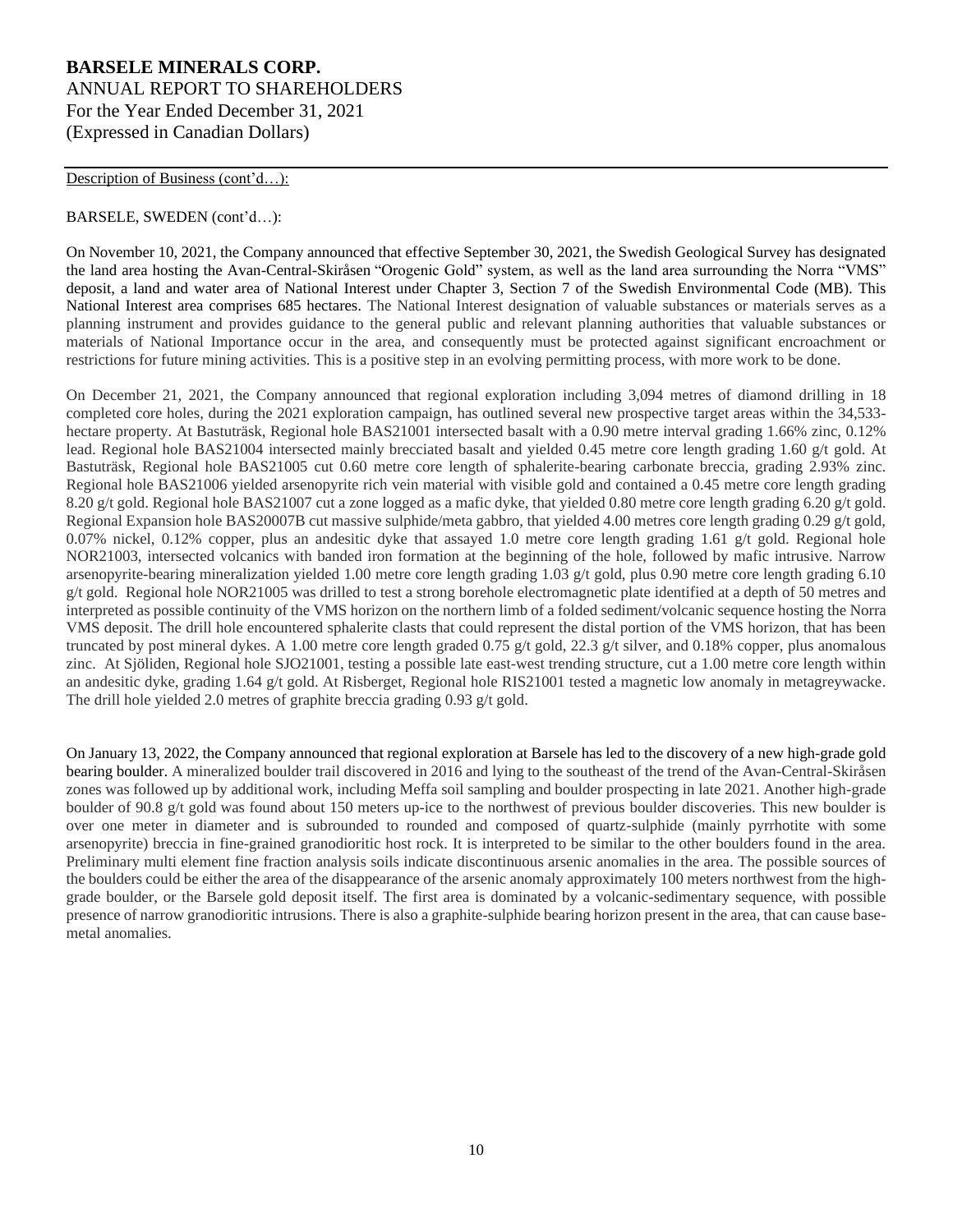## Description of Business (cont'd...):

## BARSELE, SWEDEN (cont'd…):

On January 25, 2022, the Company announced the closing of the first tranche of its non-brokered private placement, by issuing 825,000 units of the Company at a price of \$0.50 per Unit for aggregate gross proceeds of \$412,500.

On February 18, 2022, the Company announced the closing of the final tranche of its non-brokered private placement, by issuing 550,000 units of the Company at a price of \$0.50 per Unit for aggregate gross proceeds of \$275,000.

Art Freeze, P.Geo., is the Qualified Person, as defined in National Instrument 43-101, and takes responsibility for the technical disclosure in this report with regards to the Barsele Property.

#### Results of Operations for the Three Month Periods Ended December 31, 2021 and 2020:

During the three-month period ended December 31, 2021, the Company incurred exploration expenses amounting to \$67,645 (2020 - \$67,049). Exploration expenses consisted of fees paid to geologists in the years ended December 31, 2021 and 2020.

General operating costs totalled \$435,877 (2020 - \$255,362) for the three months ended December 31, 2021. These costs primarily included consulting of \$10,000 (2020 - \$8,750), investor relations of \$195,602 (2020 - \$43,542), management fees of \$115,500 (2020 - \$71,095), office and administrative fees of \$93,695 (2020 - \$76,924), professional fees of \$6,958 (2020 - \$44,259), share-based payments of \$Nil (2020 - \$Nil) and transfer agent and filing fees of \$12,700 (2020 - \$10,640). General operating costs were comparable other than investor relations, management fees, office and administrative fees and professional fees. Investor relations increased from \$43,542 in the three months ended December 31, 2020 to \$195,602 in the three months ended December 31, 2021 due to the Company participating in increased investor relations conferences, as well as increased investor relations needs. Management fees increased from \$71,095 in the three months ended December 31, 2020 to \$115,500 in the three months ended December 31, 2021 due to a restructuring of management's compensation within the Belcarra Group. Office and administration fees increased due to less cost sharing. Professional fees decreased from \$44,259 in the three months ended December 31, 2020 to \$6,958 in the three months ended December 31, 2021 due to decreased legal fees incurred in the period.

In summary, the loss in the three month period ended December 31, 2021 amounted to \$503,522 (2020 - \$322,411) or \$0.00 (2020 - \$0.00) per share.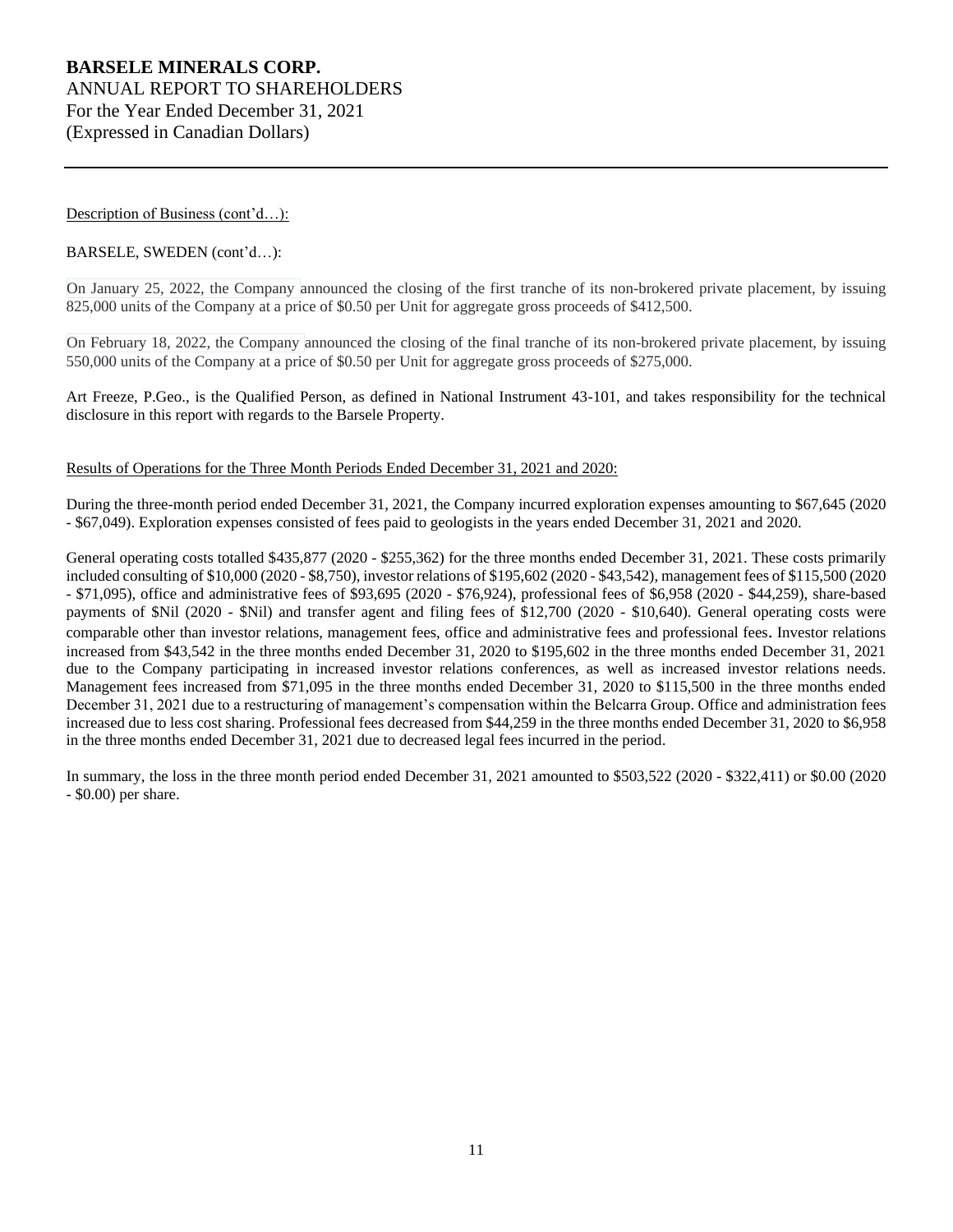#### Results of Operations for the year ended December 31, 2021 and 2020:

During the year ended December 31, 2021, the Company incurred exploration expenses amounting to \$243,527 (2020 - \$254,863). Exploration expenses were lower due to fewer fees paid to geologists during 2021.

General operating costs totalled \$2,899,205 (2020 - \$868,165) for the year ended December 31, 2021. These costs primarily included consulting of \$31,250 (2020 - \$80,500), investor relations of \$507,338 (2020 - \$139,757), management fees of \$463,742 (2020 - \$253,255), office and administrative fees of \$339,206 (2020 - \$276,373), professional fees of \$266,826 (2020 - \$72,144), sharebased payments of \$1,203,969 (2020 - \$Nil), and transfer agent and filing fees of \$82,138 (2020 - \$45,566). Consulting fees decreased from \$80,500 in the year ended December 31, 2020 to \$31,250 in the year ended December 31, 2021 due to less advisory services incurred by the Company in the year. Investor relations increased from \$139,757 in the year ended December 31, 2020 to \$507,338 in the year ended December 31, 2021 due to the Company participating in increased investor relations conferences, as well as increased investor relations needs. Management fees increased from \$253,255 in the year ended December 31, 2020 to \$463,742 in the year ended December 31, 2021 due to a restructuring of management's time and consequent compensation within the Belcarra Group. Office and administration fees increased due to less cost sharing. Professional fees increased from \$72,144 in the year ended December 31, 2020 to \$266,826 in the year ended December 31, 2021 due to the Company's ongoing negotiations and due diligence procedures conducted in Sweden and related to acquiring the remaining 55% interest from Agnico in the Barsele Project. During the year ended December 31, 2021 options were granted and vested resulting in a fair value of \$1,203,969 in share-based payments recognized using the Black-Scholes Model. Share-based payments of \$Nil for the year ended December 31, 2020 was due to no options granted or vested in the period. Transfer agent and filing fees were higher due to the Company incurring costs relating to its OTCQB listing, which has been finalized.

Interest income for the year ended December 31, 2021 was \$Nil (2020 - \$5,858), a result of interest earned on the Company's cash balance.

In summary, the loss in the year ended December 31, 2021 amounted to \$3,142,732 (2020 - \$1,117,170) or \$0.02 (2020 - \$0.01) per share.

|                                   |                                           | <b>For the Year Ended</b><br><b>December 31, 2021</b> |           | <b>For the Year Ended</b><br><b>December 31, 2020</b> |           | <b>For the Year Ended</b><br><b>December 31, 2019</b> |           |
|-----------------------------------|-------------------------------------------|-------------------------------------------------------|-----------|-------------------------------------------------------|-----------|-------------------------------------------------------|-----------|
| Total revenues                    |                                           | \$                                                    | Nil       | \$                                                    | Nil       | \$                                                    | Nil       |
|                                   | Loss and comprehensive loss for the year: |                                                       |           |                                                       |           |                                                       |           |
| (i)                               | total for the year                        |                                                       | 3,142,732 |                                                       | 1,117,170 |                                                       | 2,128,944 |
| (ii)                              | loss per share – basic and diluted        |                                                       | (0.02)    |                                                       | (0.01)    |                                                       | (0.02)    |
| Net loss:                         |                                           |                                                       |           |                                                       |           |                                                       |           |
| (i)                               | total for the year                        |                                                       | 3,142,732 |                                                       | 1,117,170 |                                                       | 2,128,944 |
| (ii)                              | loss per share – basic and diluted        |                                                       | (0.02)    |                                                       | (0.01)    |                                                       | (0.02)    |
| Total assets                      |                                           |                                                       | 395,727   |                                                       | 238.763   |                                                       | 1,123,878 |
|                                   | Total long-term financial liabilities     |                                                       | Nil       |                                                       | Nil       |                                                       | Nil       |
| Cash dividends declared per-share |                                           | \$                                                    | Nil       | \$                                                    | Nil       | \$                                                    | Nil       |

## Selected Annual Financial Information: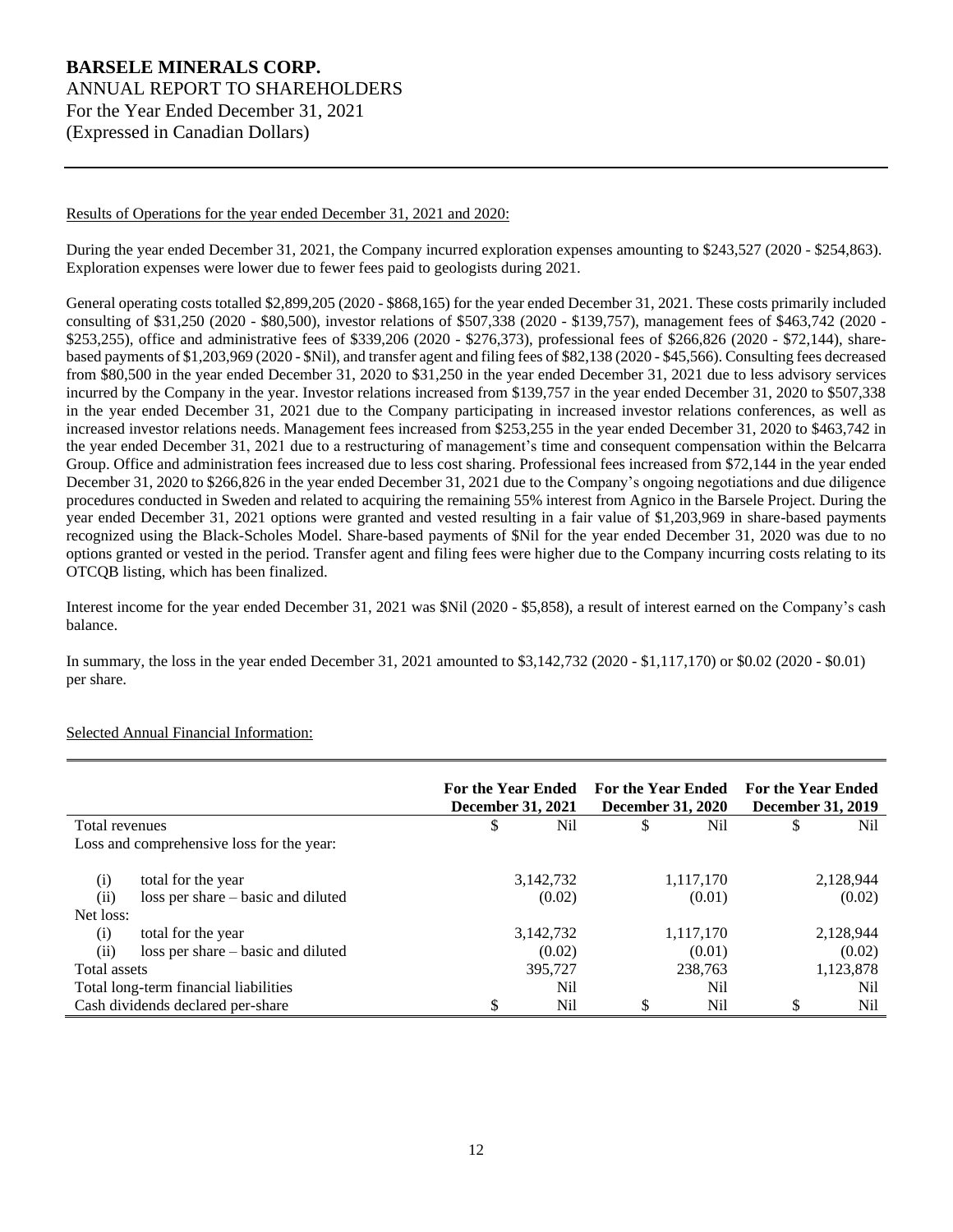# **BARSELE MINERALS CORP.** ANNUAL REPORT TO SHAREHOLDERS

For the Year Ended December 31, 2021 (Expressed in Canadian Dollars)

Selected Quarterly Financial Information:

|                                                 | <b>Revenues</b> | (Loss) Gain<br>for the period | (Loss) Gain<br>per share |
|-------------------------------------------------|-----------------|-------------------------------|--------------------------|
| 4 <sup>th</sup> Quarter ended December 31, 2021 | \$Nil           | \$(503,522)                   | \$(0.00)                 |
| 3rd Quarter ended September 30, 2021            | \$Nil           | \$(619, 163)                  | \$(0.00)                 |
| 2 <sup>nd</sup> Quarter ended June 30, 2021     | \$Nil           | \$(572,035)                   | \$(0.00)                 |
| 1 <sup>st</sup> Quarter ended March 31, 2021    | \$Nil           | \$(1,448,012)                 | \$(0.01)                 |
| 4 <sup>th</sup> Quarter ended December 31, 2020 | \$Nil           | \$(322,411)                   | \$(0.00)                 |
| 3rd Quarter ended September 30, 2020            | \$Nil           | \$(236,723)                   | \$(0.00)                 |
| $2nd$ Quarter ended June 30, 2020               | \$Nil           | \$(275,762)                   | \$(0.00)                 |
| 1 <sup>st</sup> Quarter ended March 31, 2020    | \$Nil           | \$(282,274)                   | \$(0.00)                 |

During the three month period ended December 31, 2021, the Company incurred exploration expenses amounting to \$67,645 and \$53,600 for the three month period ended September 30, 2021. Exploration expenditures during the three months ended December 31, 2021 consisted of fees paid to geologists. General operating costs totaled \$435,877 during the three months ended December 31, 2021 and \$565,563 during the three months ended December 31, 2021. The decrease in operating expenses was mainly due to a decrease in legal fees incurred in the three months ended December 31, 2021.

During the three month period ended September 30, 2021, the Company incurred exploration expenses amounting to \$53,600 and \$43,900 for the three month period ended June 30, 2021. Exploration expenditures during the three months ended September 30, 2021 consisted of fees paid to geologists. General operating costs totaled \$565,563 during the three months ended September 30, 2021 and \$528,135 during the three months ended June 30, 2021. The increase in operating expenses was mainly due to an increase in legal fees incurred in the three months ended September 30, 2021.

During the three month period ended June 30, 2021, the Company incurred exploration expenses amounting to \$43,900 and \$78,382 for the three month period ended March 31, 2021. Exploration expenditures during the three months ended June 30, 2021 consisted of fees paid to geologists. General operating costs totaled \$528,135 during the three months ended June 30, 2021 and \$1,369,630 during the three months ended March 31, 2021. The decrease in operating expenses was mainly due to share-based payments of \$1,054,489 during the three months ended March 31, 2021 and \$149,480 during the three months ended June 30, 2021.

During the three month period ended March 31, 2021, the Company incurred exploration expenses amounting to \$78,382 and \$67,049 for the three month period ended December 31, 2020. Exploration expenditures during the three months ended March 31, 2021 consisted of fees paid to geologists. General operating costs totaled \$1,369,630 during the three months ended March 31, 2021 and \$255,362 during the three months ended December 31, 2020. The increase in operating expenses was mainly due to share-based payments of \$1,054,489 during the three months ended March 31, 2021 and \$Nil during the three months ended December 31, 2020.

During the three month period ended December 31, 2020, the Company incurred exploration expenses amounting to \$67,049 and \$70,049 for the three month period ended September 30, 2020. Exploration expenditures during the three months ended December 31, 2020 consisted of fees paid to geologists. General operating costs totaled \$255,362 during the three months December 31, 2020 and \$166,674 during the three months ended September 30, 2020. The increase in operating expenses was mainly due to an increase in office and administration due to less cost sharing and an increase in professional fees due to increased legal fees incurred in the period.

During the three month period ended September 30, 2020, the Company incurred exploration expenses amounting to \$70,049 and \$70,049 for the three month period ended June 30, 2020. Exploration expenditures during the three months ended September 30, 2020 consisted of fees paid to geologists. General operating costs totaled \$166,674 during the three months September 30, 2020 and \$207,345 during the three months ended June 30, 2020. The decrease in operating expenses was mainly due to a decrease in investor relations due to timing of when the Company attended investor relations conferences.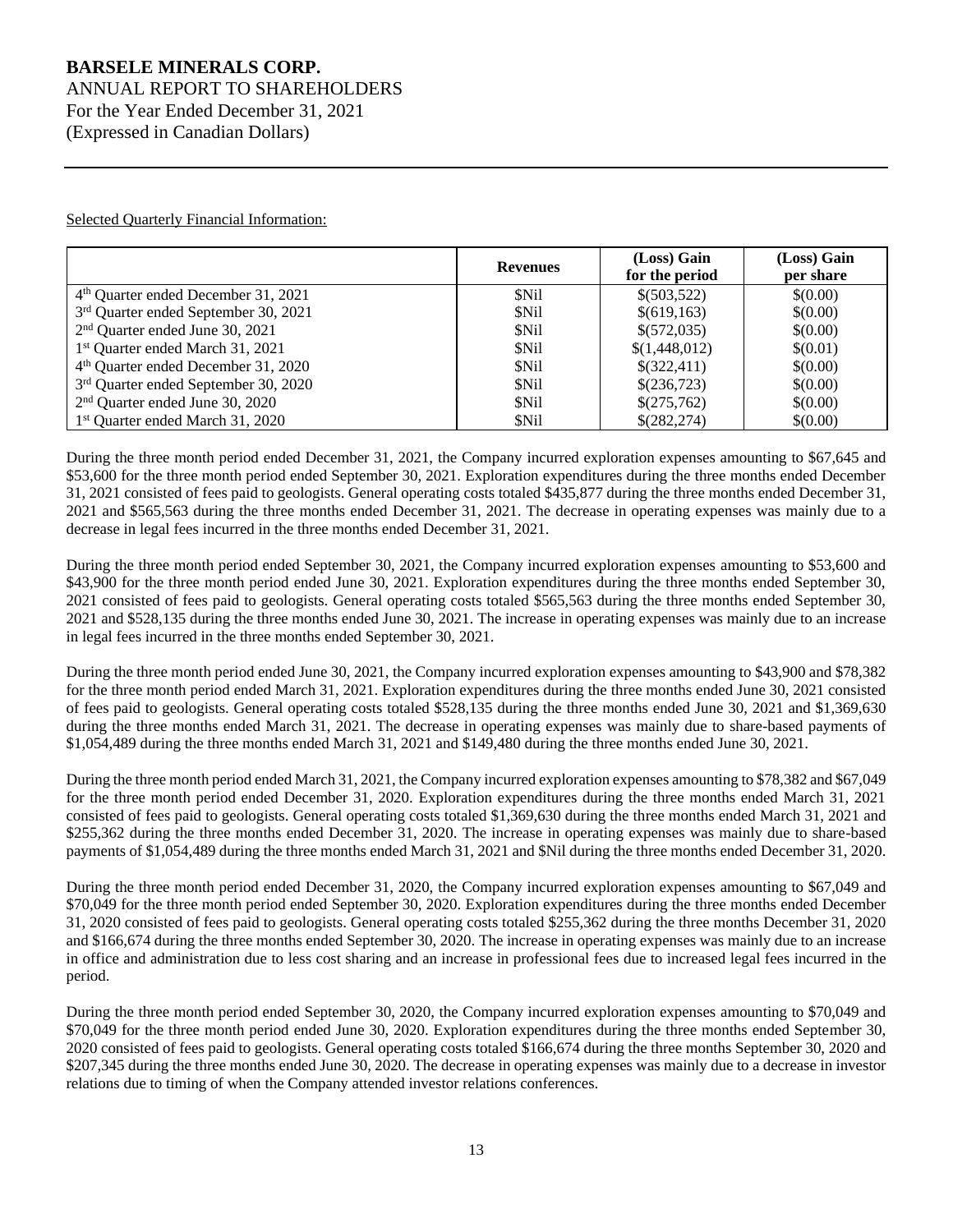## Selected Quarterly Financial Information (cont'd...):

During the three month period ended June 30, 2020, the Company incurred exploration expenses amounting to \$70,049 and \$47,716 for the three month period ended March 31, 2020. Exploration expenditures during the three months ended June 30, 2020 consisted of fees paid to geologists. General operating costs totaled \$207,345 during the three months June 30, 2020 and \$238,784 during the three months ended June 30, 2020. The decrease in operating expenses was mainly due to a decrease in investor relations due to timing of when the Company attended investor relations conferences.

During the three month period ended March 31, 2020, the Company incurred exploration expenses amounting to \$47,716 and \$48,309 for the three month period ended December 31, 2019. Exploration expenditures during the three months ended March 31, 2020 consisted of fees paid to geologists, as well as travel costs to visit the property. General operating costs totaled \$238,784 during the three months ended March 31, 2020 and \$1,153,043 during the three months ended December 31, 2019. The decrease in operating expenses was mainly due to share-based payments of \$Nil during the three months ended March 31, 2020 and \$919,126 during the three months ended December 31, 2019.

## Liquidity:

The Company is in the exploration stage and commodity prices are not reflected in operating financial results. However, fluctuations in commodity prices may influence financial markets and may indirectly affect the Company.

The operating loss for the year ended December 31, 2021 is \$3,142,732 (2020 - \$1,117,170), but after changes in other working capital balances, cash used in operating activities was \$2,003,107 (2020 - \$1,085,724).

Cash from financing activities consisted of gross proceeds from a private placement of \$2,064,949 (2020 - \$Nil), less share issuance costs paid of \$131,378 (2020 - \$Nil) and proceeds from an exercise of options of \$185,500 (2020 - \$207,500). Total cash received from financing activities was \$2,119,071 (2020 - \$207,500).

As a consequence, the Company's cash position increased from an opening level of \$168,238 at the beginning of the year to \$284,202.

Management believes it will be able to raise equity capital as required in the long term, but recognizes the risks attached thereto. The Company continues to use various strategies to minimize its dependence on equity capital, included the securing of joint venture partners where appropriate.

## Capital Resources:

The Company considers its capital structure to be shareholder equity. Management's objective is to ensure that there is sufficient capital to minimize liquidity risk and to continue as a going concern. As an exploration stage company, the Company is unable to finance its operations from cash flow and relies primarily on the funds derived from the spin-out and future equity financings to meet its capital requirements.

There can be no assurance that the Company will be able to obtain adequate financing in the future, or that the terms of such financings will be favourable.

The Company's share capital is not subject to any external restriction and the Company did not change its approach to capital management during the period.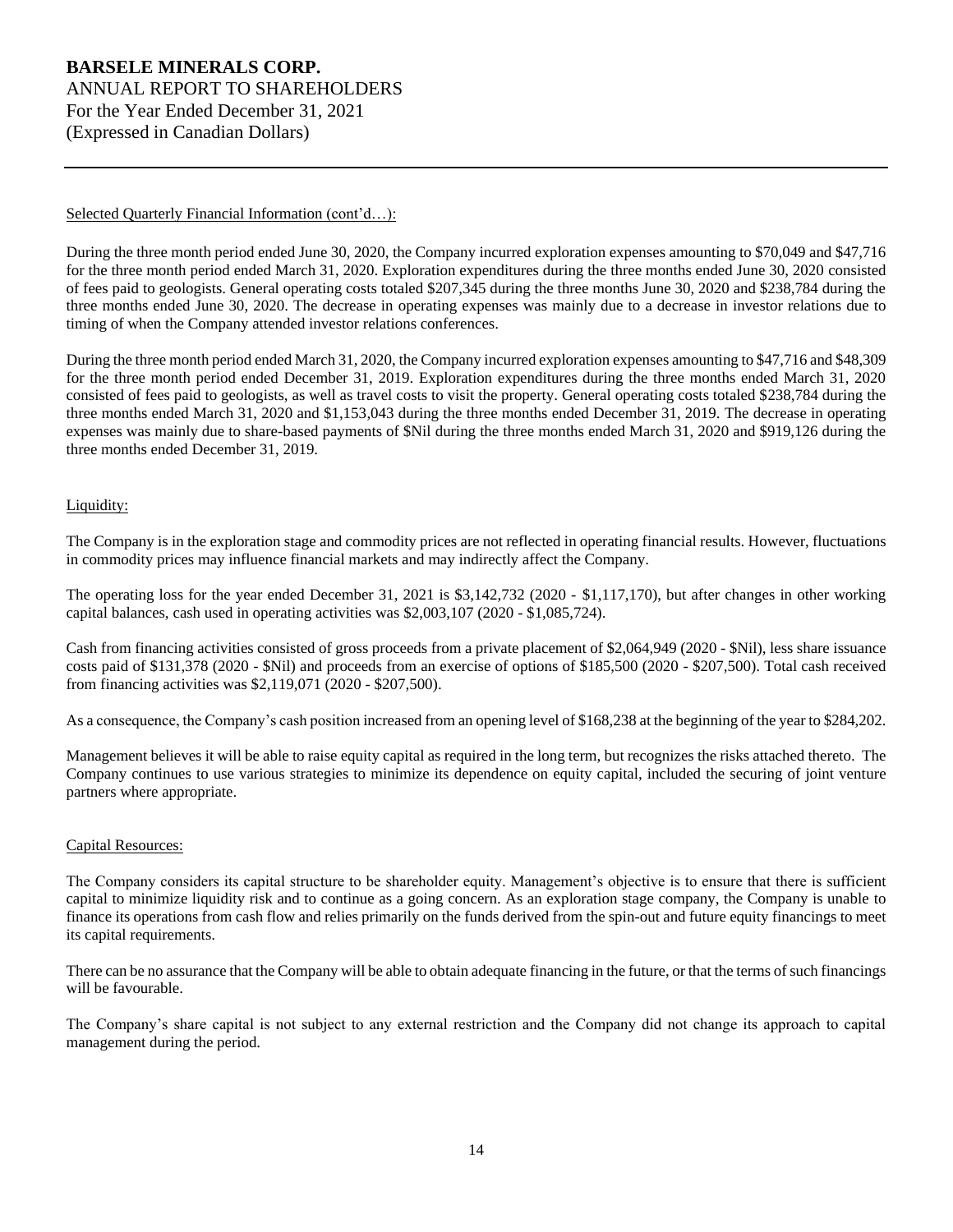#### Equity investment - exploration and evaluation assets:

On September 25, 2015, a 45% interest in the Barsele Project which included Gunnarn Mining AB and Gunnarn Exploration AB (collectively "Barsele JV") was transferred from Orex Minerals Inc. ("Orex") to the Company pursuant to a plan of arrangement. The Barsele Project is now a joint venture with Agnico Eagle Mines Limited ("Agnico"). As part of the joint venture agreement, Agnico committed to spend US \$7 million on Project expenditures over three years and can earn an additional 15% interest in the corporate entity, which owns the Barsele Project, if it completes a pre-feasibility study.

As Agnico has elected to solely-fund the expenditures on behalf of the Barsele JV until completion of the pre-feasibility study, the Company does not have any responsibility for expenditures or net liabilities of the Barsele JV until such point that Agnico has completed earning its additional 15% interest. Summarized financial information for the Barsele JV is as follows:

|                                          |   | December 31, 2021 | December 31, 2020 |
|------------------------------------------|---|-------------------|-------------------|
| Current assets                           | D | 510,051           | 504,125           |
| Non-current assets                       |   | 6,853,586         | 7,606,943         |
| Current liabilities                      |   | 3,127,266         | 6,715,590         |
| Loss for the year                        |   | 2,575,001         | 4,354,659         |
| The Company's ownership %                |   | 45%               | 45%               |
| The Company's share of loss for the year |   | Nil               | Nil               |

As of December 31, 2021 and 2020, the Company's investment in Barsele JV was \$1. The Company's unrecognized share of the loss for the year ended December 31, 2021 was approximately \$1,158,751 (2020 - \$1,959,597). The Company has a minority position on the board of its associated company Gunnarn Mining AB and does not control operational decisions. The Company's judgment is that it has significant influence, but not control and therefore equity accounting is appropriate.

Exploration expenses reported for the year ended December 31, 2021 of \$243,527 (2020 - \$254,863) were incurred to meet the Company's reporting obligations, and to monitor its interest in the Barsele JV, and are non-recoverable.

## Related Party Transactions:

During the year ended December 31, 2021, the Company entered the following transactions with related parties, directors, and key management personnel. Key management personnel are individuals responsible for planning, directing, and controlling the activities of the Company and include all directors and officers.

Compensation paid or payable to key management personnel for services rendered are as follows:

|                                                                                |   | Year ended December<br>31, 2021 | Year ended December<br>31, 2020 |
|--------------------------------------------------------------------------------|---|---------------------------------|---------------------------------|
| Management fees (Gary Cope - 683192 BC Ltd; Ross Wilmot -<br>Cedarwoods Group) | S | 463,742 \$                      | 253.255                         |
| Share-based payments                                                           |   | 286,657                         |                                 |
| Total                                                                          |   | 750.399                         | 253,255                         |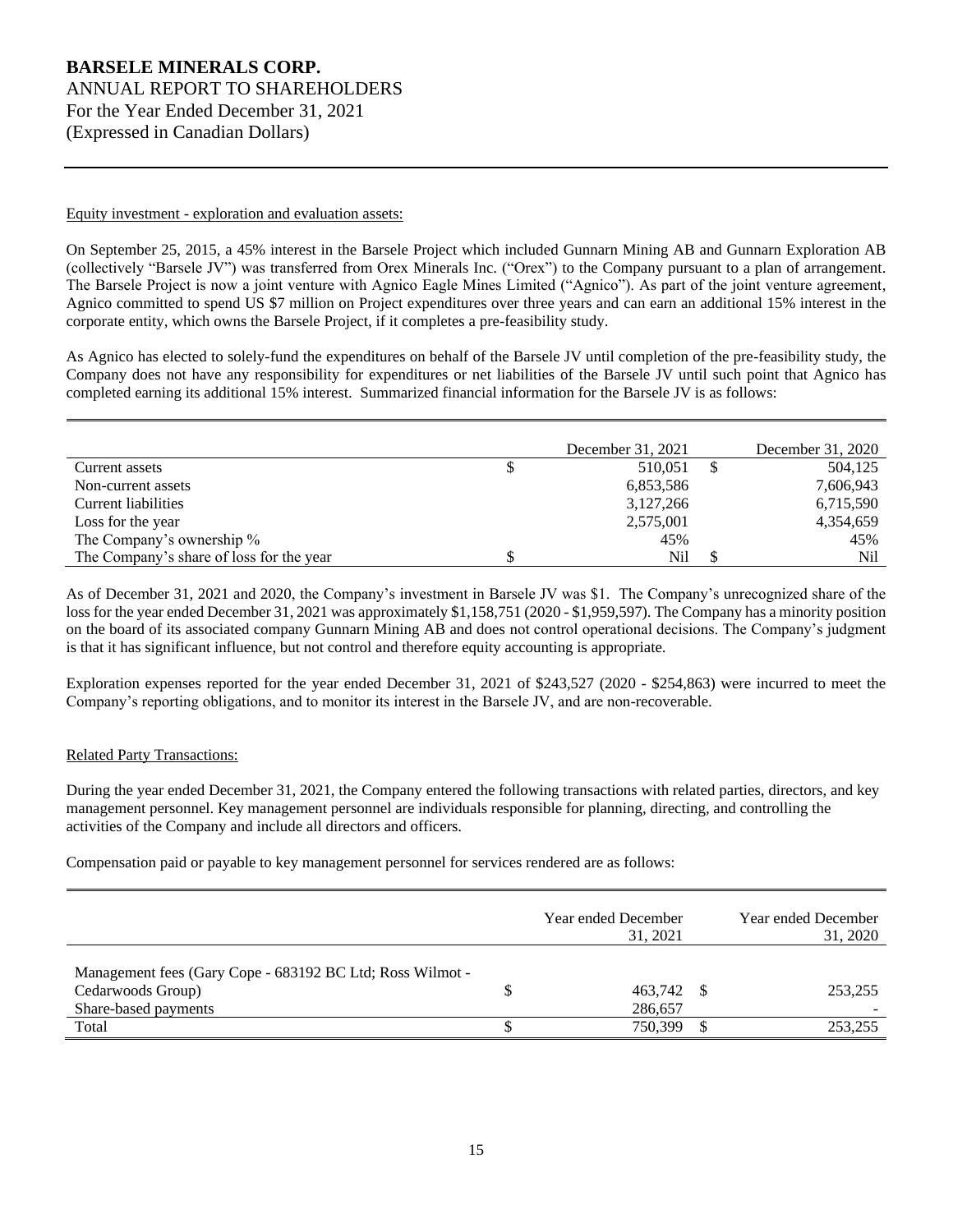## Related Party Transactions (cont'd...):

Other related party transactions are as follows:

|                                                                   | Year ended December<br>31, 2021 | Year ended December<br>31, 2020 |
|-------------------------------------------------------------------|---------------------------------|---------------------------------|
| Investor relations*                                               | \$<br>63,816 \$                 | 64.264                          |
| Office and administration*                                        | 304.305                         | 250,918                         |
| $Consulting*$                                                     | 10.500                          |                                 |
| Geological consulting fees (general exploration) (Arthur Freeze - |                                 |                                 |
| Stillwater Enterprises Ltd; Velia Ledezma - 683192 BC Ltd.)       | 217,360                         | 164.863                         |
| Share-based payments                                              | 204,755                         |                                 |
| Total                                                             | 800.736                         | 480.045                         |

\* Fees paid to Belcarra Group Management Ltd., a management service company controlled by the chief executive officer and director of the Company that provides a corporate secretary, investor relations and accounting and administration staff to the Company on a shared cost basis.

Included in accounts payable and accrued liabilities as of December 31, 2021 is \$400 (December 31, 2020 - \$Nil) due to directors or officers or companies controlled by directors.

## Off Balance Sheet Arrangements:

The Company has no material off balance sheet arrangements in place.

#### Proposed Transactions:

On March 12, 2021, the Company announced that it had executed a non-binding letter of intent ("LOI") with Agnico to acquire Agnico's indirect 55% interest in the Barsele Project (the "Proposed Transaction"). On November 01, 2021, the Company announced the termination of the LOI in accordance with its terms. The termination of the LOI is the result of current market conditions which have made it difficult to meet the financial requirements of the LOI

#### Changes in Accounting Policies Including Initial Adoption:

There were no changes in accounting policies, including initial adoption, during the year.

#### Capital Management:

The Company defines its capital as shareholder equity. The Board of Directors does not establish quantitative return on capital criteria for management due to the nature of the Company's business. The Company may invest its capital in liquid investments to obtain adequate returns. The investment decision is based on cash management to ensure working capital is available to meet the Company's short-term obligations while maximizing liquidity and returns on unused capital. The Company does not pay dividends. The Company is not subject to any externally imposed capital requirements.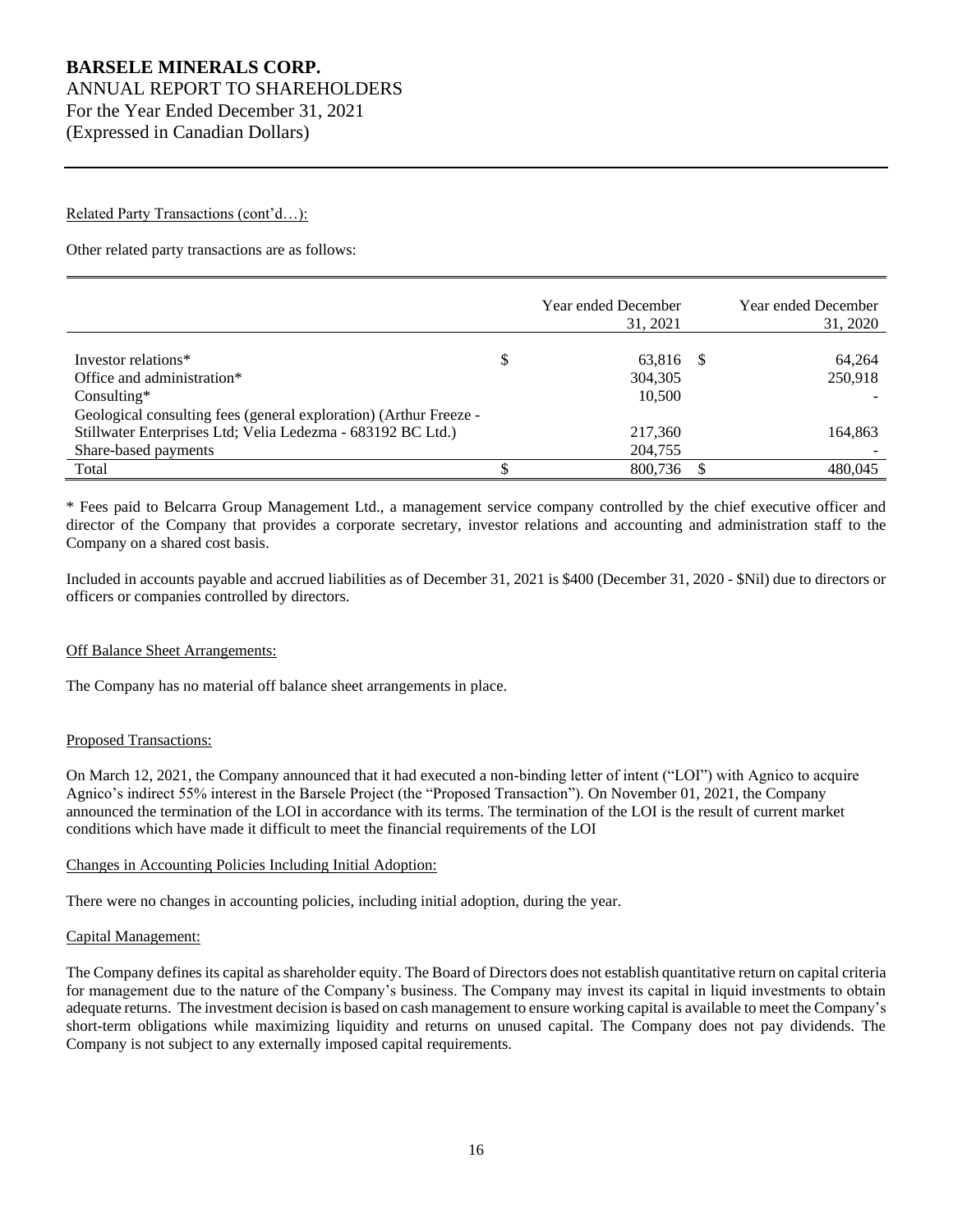## Capital Management (cont'd...):

The Company raises capital to fund its corporate and exploration costs and other obligations through the sale of its common shares or units consisting of common shares and warrants in order to operate its business and safeguard its ability to continue as a going concern. Although the Company management has been successful at raising funds in the past through issuance of share capital, it is uncertain whether it will continue this financing due to uncertain economic conditions. There have been no changes to the Company's approach to capital management during the year.

#### RISKS AND UNCERTAINTIES

#### Operational Risk Management

The Company is exposed to numerous risks by virtue of its operations as a mineral explorer, both of an operational and a financial nature. Operational exposures include the risks in acquisition of property rights and access, the actual surface exploration work, surveying the property and sampling, undertaking a drilling program, assaying the drill cores recovered, the evaluation of the results of these determinations and the technical assessments from all of these steps to identify mineralization initially, and then the determination of commercial viability of the mineralization. These various procedures involve the work of staff and consultants or contractors, which introduce risks of damage to the property sites and surrounding areas and harm to those workers involved in the project work. Also, this project work introduces environmental exposures, in particular from drilling, of contamination on site to the air, to the water and to the biodiversity, and equally to the communities in proximity to the project site.

The Company has developed a number of policies to address the ethical elements of its interaction with staff, contractors and communities and its full compliance with governmental laws, rules and guidelines. It has also developed policies addressing Environmental, Social and Governance ("ESG") requirements to guide its staff and others in the conduct of its business on site and elsewhere, and requires all workers to commit regularly to their adherence to the policies.

#### Climate Change

More recently, the effects of climate change to project work sites has introduced added risk to the success of the site work and the overall viability of the Company's exploration plans. Climate changes can make the project site more difficult for workers due to extreme temperatures or heavy rains or flooding, all adding greater risk of injury or damage. Climate changes can change the costs of fuels and supplies, the availability of water for drilling, and costs for site preparation and maintenance. The impact of climate change has already caused changes to past project work, and there is expected to be future program changes necessitated by additional weather events and changes, which will alter the Company's plans, performance and success going forward.

## Financial and Risk Management:

Financial instruments measured at fair value are classified into one of three levels in the fair value hierarchy according to the relative reliability of the inputs used to estimate the fair values. The three levels of the fair value hierarchy are described below.

- Level 1 quoted prices (unadjusted) in active markets for identical assets or liabilities.
- Level 2 inputs other than quoted prices included in Level 1 that are observable for the asset or liability, either directly (i.e., as prices) or indirectly (i.e., derived from prices); and
- Level 3 inputs for the asset or liability that are not based on observable market data (unobservable inputs).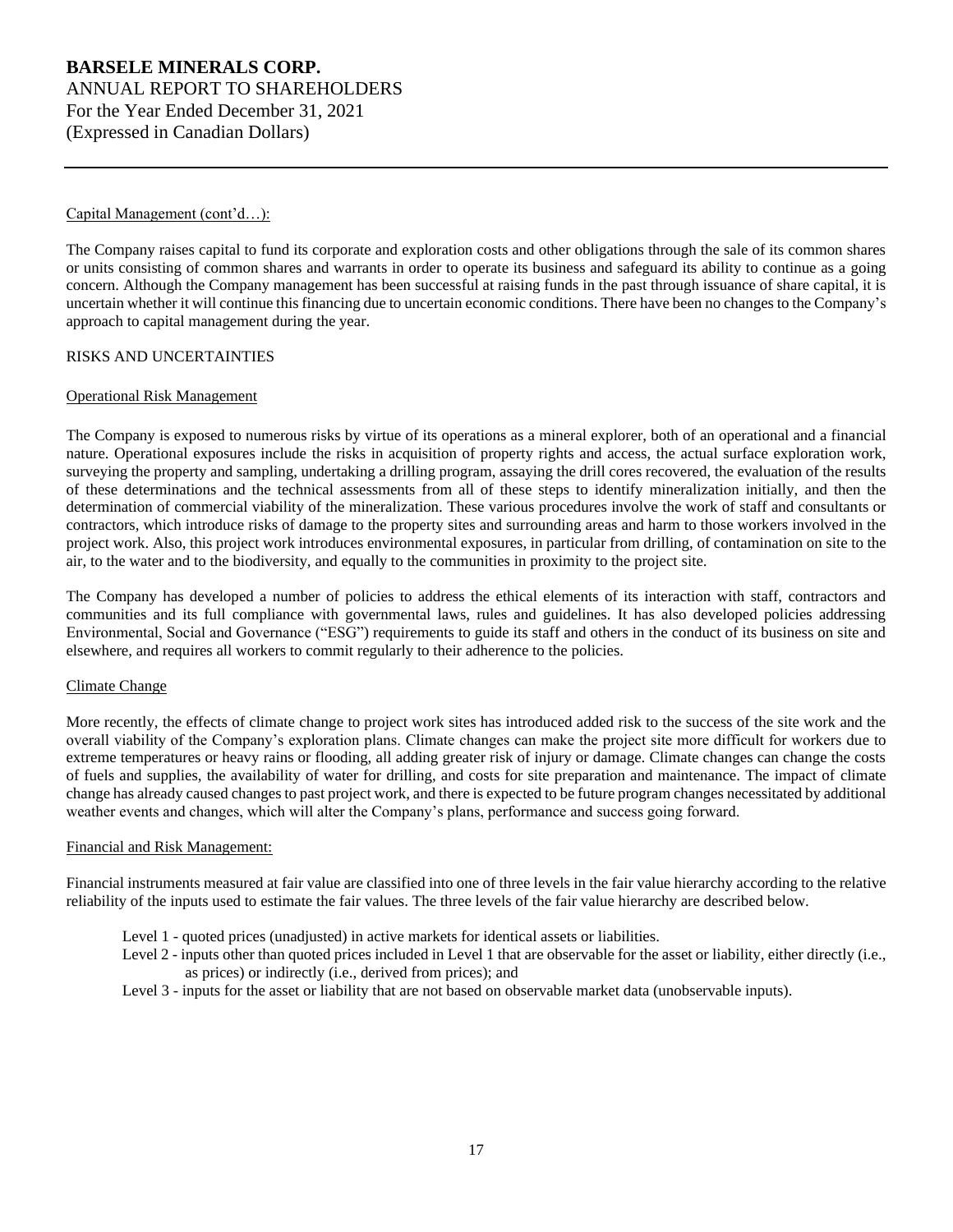#### Financial and Risk Management (cont'd...):

(a) Fair value of financial instruments

The Company has various financial instruments including cash and receivables and accounts payable. Cash is carried at fair value using a level 1 fair value measurement. The carrying value of receivables and accounts payable approximates its fair values due to the short-term maturity of the financial instrument.

(b) Concentrations of business risk

The Company maintains a majority of its cash with a major Canadian financial institution. Deposits held with this institution may exceed the amount of insurance provided on such deposits.

(c) Credit risk

The Company is exposed to credit risk only with respect to uncertainties as to timing and amount of collectability of receivables. The Company believes its credit risk is low because its receivables are primarily comprised of goods and services tax (GST), which are recoverable from the governing body in Canada.

(d) Liquidity risk

Liquidity risk is the risk that the Company will not be able to meet its financial obligations as they fall due. The Company is exposed to liquidity risk. The Company manages liquidity risk through the management of its capital structure.

(e) Foreign exchange risk

The Company is not subject to significant foreign exchange risk.

(f) Interest rate risk

The Company limits its exposure to interest rate risk by holding cash deposits at major Canadian financial institutions and accordingly is not subject to significant interest rate risk.

(g) Price risk

Mineral prices, in particular gold and silver, are volatile. The prices are subject to market supply and demand, political and economic factors, and commodity speculation, all of which can interact with one another to cause significant price movement from day to day and hour to hour. These price movements can affect the Company's ability to operate and to raise financing through the sale of its common shares.

## Outstanding Share Data:

The Company had 129,497,544 common shares issued and outstanding as of April 22, 2022.